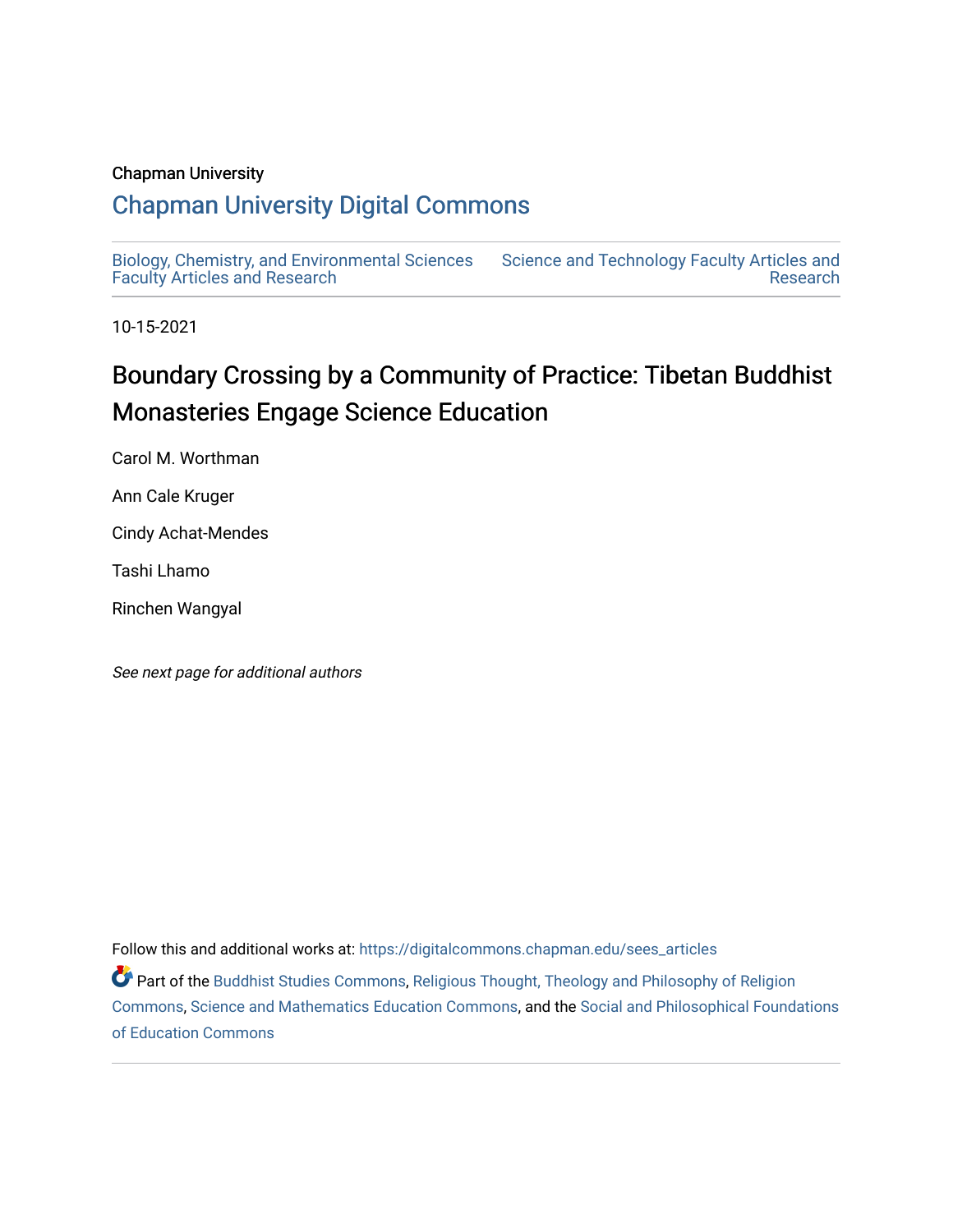# Boundary Crossing by a Community of Practice: Tibetan Buddhist Monasteries Engage Science Education

# **Comments**

This article was originally published in Frontiers in Communication, volume 6, in 2021. [https://doi.org/](https://doi.org/10.3389/fcomm.2021.724114) [10.3389/fcomm.2021.724114](https://doi.org/10.3389/fcomm.2021.724114) 

### Creative Commons License



This work is licensed under a [Creative Commons Attribution 4.0 License](https://creativecommons.org/licenses/by/4.0/).

Copyright The authors

### Authors

Carol M. Worthman, Ann Cale Kruger, Cindy Achat-Mendes, Tashi Lhamo, Rinchen Wangyal, Gelek Gyatso, and Kelsey M. Gray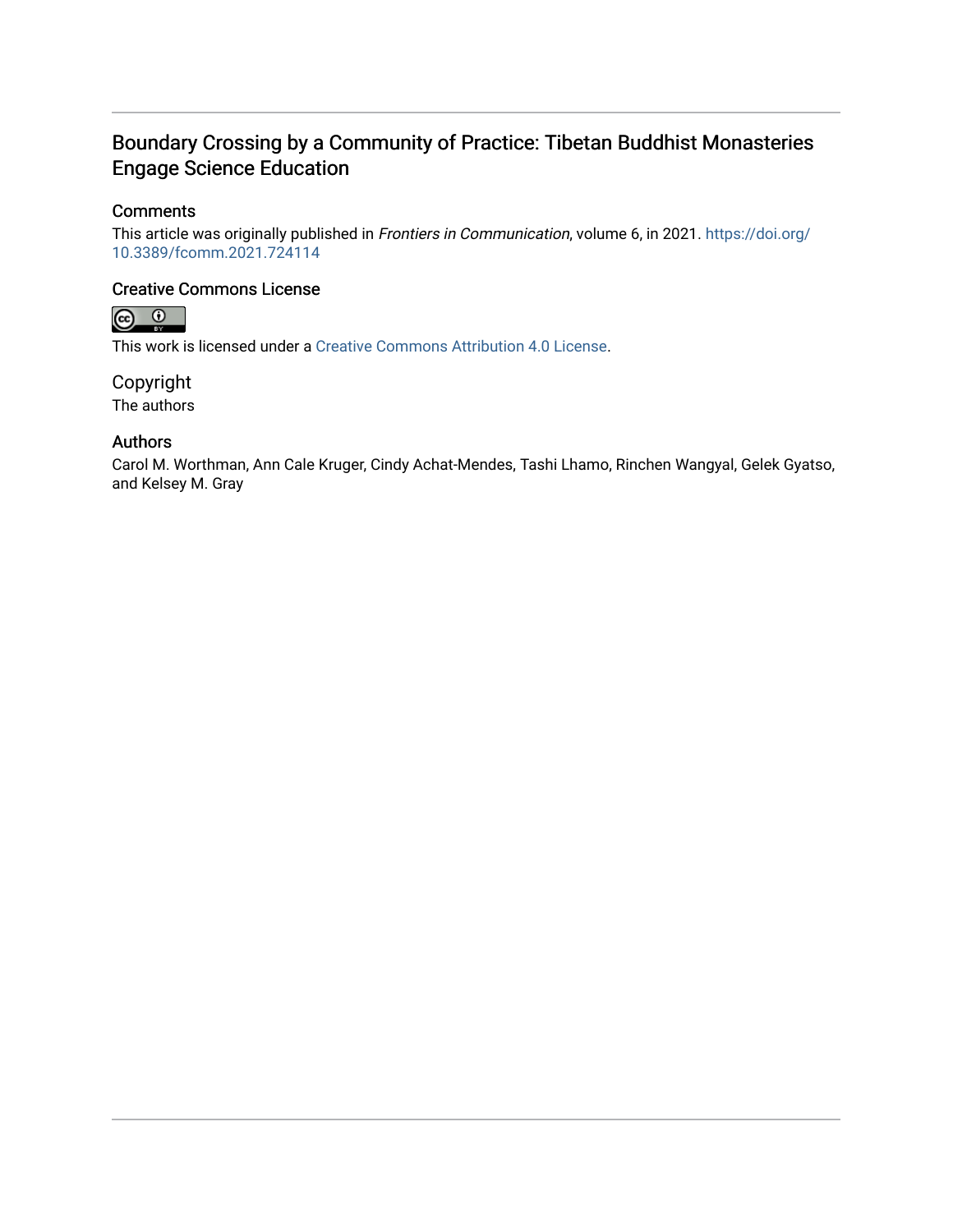



# [Boundary Crossing by a Community of](https://www.frontiersin.org/articles/10.3389/fcomm.2021.724114/full) [Practice: Tibetan Buddhist](https://www.frontiersin.org/articles/10.3389/fcomm.2021.724114/full) [Monasteries Engage Science](https://www.frontiersin.org/articles/10.3389/fcomm.2021.724114/full) [Education](https://www.frontiersin.org/articles/10.3389/fcomm.2021.724114/full)

Carol M. Worthman<sup>1</sup>, Ann Cale Kruger<sup>2</sup>, Cindy Achat-Mendes<sup>3</sup>, Tashi Lhamo<sup>4</sup>, Rinchen Wangyal<sup>4</sup>, Gelek Gyatso<sup>4</sup> and Kelsey M. Gray<sup>5</sup>\*

<sup>1</sup>Department of Anthropology, Emory University, Atlanta, GA, United States, <sup>2</sup>Department of Learning Sciences, Georgia State University, Atlanta, GA, United States, <sup>3</sup>School of Science and Technology, Georgia Gwinnett College, Lawrenceville, GA, United States, <sup>4</sup>Drepung Loseling Meditation and Science Center, Mundgod, India, <sup>5</sup>Grand Challenges Initiative, Chapman University, Orange, CA, United States

#### **OPEN ACCESS**

#### Edited by:

Meena Balgopal, Colorado State University, United States

#### Reviewed by:

Julia Klein, Colorado State University, United States Allen Leung, Hong Kong Baptist University, Hong Kong, SAR China

\*Correspondence:

Kelsey M. Gray [kelgray@chapman.edu](mailto:kelgray@chapman.edu)

#### Specialty section:

This article was submitted to Science and Environmental Communication, a section of the journal Frontiers in Communication

Received: 12 June 2021 Accepted: 30 September 2021 Published: 15 October 2021

#### Citation:

Worthman CM, Kruger AC, Achat-Mendes C, Lhamo T, Wangyal R, Gyatso G and Gray KM (2021) Boundary Crossing by a Community of Practice: Tibetan Buddhist Monasteries Engage Science Education. Front. Commun. 6:724114. doi: [10.3389/fcomm.2021.724114](https://doi.org/10.3389/fcomm.2021.724114)

As a globalized world struggles with division and disinformation, engaging across difference has emerged as a major challenge to communication and collaborative action needed to address growing global challenges. As such, the initiative by Tibetan Buddhist leaders to incorporate western science in curricula for monastic education may serve as an important case study that illuminates the conditions and processes at work in genuine cultural outreach and exchange. That project, spearheaded in the Emory-Tibet Science Initiative (ETSI), involves reaching out across two quite different communities of practice, Tibetan Buddhism and science, and the willingness and ability of individuals to cross the boundaries between them. In the study reported here, we apply existing understandings of communities of practice and of learning mechanisms that mediate boundary crossing to probe for presence of conditions and processes that promote effective outreach among Tibetan Buddhist monastic students. We deploy analysis of qualitative survey, interview, and self-report data from monastic students shortly after ETSI began (2009) and after science education had been rolled out in the monasteries (2019) to, first, identify initial cultural conditions related to outreach and engagement with science, and, second, probe for post-rollout presence of boundary crossing learning mechanisms among monastic students which facilitate communication from one community of practice to another. We found a range of robust initial cultural conditions (e.g., perceived overlap in subjects and methods of inquiry), along with strong presence of mechanisms that facilitate boundary crossing (e.g., reflection, transformation) and operate through time. We observed cascading effects of these conditions and mechanisms on student engagement with science. Furthermore, interactions of these conditions and mechanisms allow monastic students to engage with science on their own Buddhist terms and to regard learning science as potentially beneficial rather than threatening to their personal or collective Buddhist goals.

Keywords: monasticism, cultural outreach, boundary crossing mechanisms, Emory-Tibet Science Initiative, science education, learning mechanisms, community of practice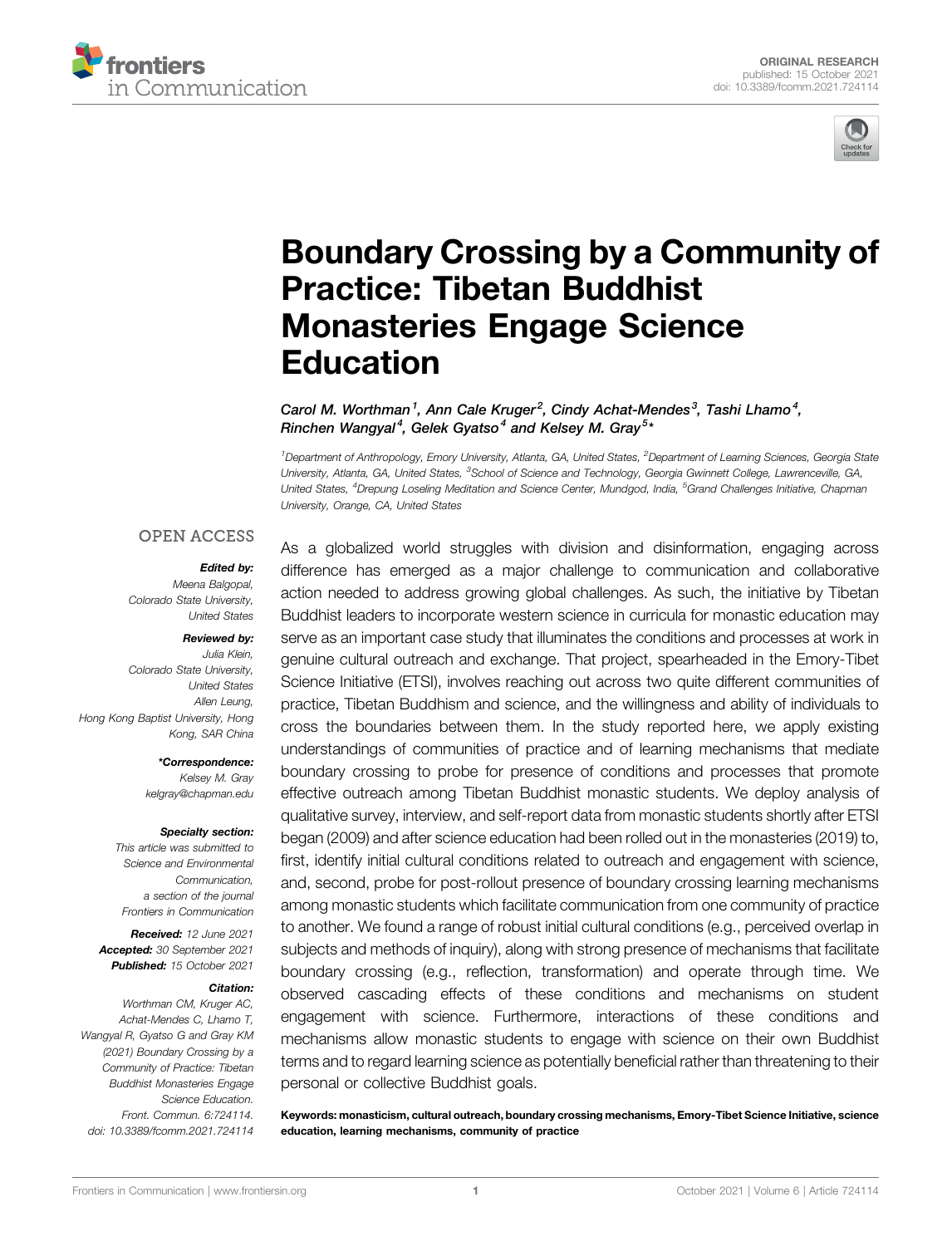# INTRODUCTION

In January 2008, the Dalai Lama formally announced the launch of an initiative in monastic science education to an audience of over 30,000 monastic and lay attendees during a major teaching at Drepung Loseling monastery in India. The leading figure in Tibetan Buddhism within and outside Tibet, His Holiness articulated the rationale for this bold undertaking and placed the authority of his imprimatur on it. The announcement of the Emory-Tibet Science Initiative (ETSI) had been prefigured by decades of his own dialogues with western scientists, speeches to the monastic community about the value of engaging with western science, and various small-scale programs to teach science to monastics [\(Dalai Lama, 2004](#page-16-0)). The new initiative aimed to bring western science education into the mainstream of monastic curriculum itself. [Note: Here we abbreviate western science as "science" while recognizing the wealth of science systems across cultures [\(Janes, 1999](#page-16-1); [Zidny et al., 2021](#page-17-0))].

Such a commitment to outreach by an ancient, prominent, and culturally and socially complex tradition such as Tibetan Buddhism to another powerful, similarly complex and established yet quite different tradition such as science rarely occurs and, sceptics might think, may put the host tradition at risk for irrevocable change. Existing research on communities of practice such as Tibetan Buddhism or science has identified conditions that drive their development and welfare [\(Wenger](#page-17-1) [et al., 2002](#page-17-1)), while a related literature has identified mechanisms that mediate successful boundary crossing between communities of practice ([Akkerman and Bakker, 2011\)](#page-16-2). In this report, we begin by reviewing literatures on communities of practice and boundary crossing, the history of ETSI, and precedents for cultural outreach in Tibetan history, followed by rationale for the focus on monastic students in the present study. Then, we deploy analysis of qualitative survey, interview, and self-report data from monastic students to identify initial cultural conditions for outreach and engagement with science, and probe for presence of boundary crossing mechanisms that facilitate communication and exchange from one community of practice to another. Note that this study is partnered with a related quantitative study also included in this special issue.

In a globalized world that struggles with division and disinformation, engaging across difference has emerged as a major challenge to collaborative action needed to address growing global challenges. As such, the Tibetan Buddhist monastic establishment's project to engage with science may serve as a valuable case study that illuminates conditions and processes at work in genuine cultural outreach and exchange.

# Boundary Crossing and Communities of **Practice**

Defining characteristics of communities of practice are that its members identify with a common purpose, interact constructively and often, and cultivate shared cumulative learning to pursue their common goals ([Lave and Wenger,](#page-16-3) [1991](#page-16-3); [Wenger, 1998](#page-17-2)). By these criteria, the monastic communities in Tibetan Buddhism and in western scientific communities each represent recognizable albeit diverse communities of practice formed by distinctive purposes, interactions, and epistemologies that characterize members' identities, attitudes, behavior, and to a large degree, worldview [\(Hacking, 1983;](#page-16-4) [Lopez, 2008\)](#page-16-5).

Successful encounters between communities of practice involve boundary crossing, where the boundaries are not merely physical but also epistemological, behavioral, affective, and sociostructural [\(Shore, 1996](#page-17-3)). This is especially true where the community of practice is large, established, and essentially constitutes a culture or subculture. Social sciences investigation of boundaries and boundary crossing has intensified in response to escalating forces of globalization and social change alongside urgent needs for diversity and inclusion [\(Engeström et al., 1995;](#page-16-6) [Lamont and Molnár, 2002](#page-16-7); [Akkerman and Bakker, 2011](#page-16-2)). A growing body of theory and evidence engages both ecology and processes of boundary crossing. Social ecology drives impetus and informs outcomes of boundary crossing that arise from contextual push/pull factors such as social structure [\(Friedman and Podolny, 1992](#page-16-8); [Soundararajan et al., 2018\)](#page-17-4), resource demand and allocation [\(Hawkins et al., 2016](#page-16-9); [Risien](#page-16-10) [and Goldstein, 2021\)](#page-16-10), cultural forces [\(Denner et al., 2019](#page-16-11)), and power dynamics ([Goldstein et al., 2017;](#page-16-12) [Collien, 2021](#page-16-13)). History, too, plays a largely overlooked role [\(Ravishankar et al., 2013\)](#page-16-14).

Boundary crossing processes themselves have been investigated as sites for learning ([Walker and Creanor, 2005;](#page-17-5) [Caruana and Montgomery, 2015](#page-16-15); [Boulton, 2019](#page-16-16)), collaboration and innovation [\(Carlile, 2004](#page-16-17); [Penuel et al., 2015](#page-16-18)), and organizational change and navigation ([Walker and Creanor,](#page-17-5) [2005](#page-17-5); [Yagi and Kleinberg, 2011;](#page-17-6) [Hawkins et al., 2016](#page-16-9); [Risien,](#page-16-19) [2019](#page-16-19)). Such processes appear central to education, particularly STEM education, where students and teachers need to develop skills to engage in scientific discourse within diverse communities, as well as the ability to leverage strengths of collaborators' multiple perspectives [\(Austin, 2018\)](#page-16-20). Integrating multiple worldviews in the learning environment has been associated with increased number and diversity of STEM graduates, better learning in the classroom, science experimentation, discovery, and knowledge, and ultimately more creative and skilled scientists (Hartfi[eld-Méndez, 2013;](#page-16-21) [Bouncken et al., 2016;](#page-16-22) [Jackson et al., 2016](#page-16-23)). Facilitating boundary crossing also has proven useful for establishing continuity between the teaching community of practice and education researchers ([Bakx et al., 2016\)](#page-16-24).

This expanding body of work suggests that boundaries are inherent features of human social life that can serve as learning resources, rather than as barriers to productive engagement [\(Collien, 2021;](#page-16-13) [Leach, 2001](#page-16-25); [Risien and Goldstein, 2021\)](#page-16-10). Findings highlight boundary crossing as essential to learning [\(Akkerman and Bakker, 2011](#page-16-2); [Wenger-Trayner and Wenger-](#page-17-7)[Trayner, 2015\)](#page-17-7), and distinguish key elements of boundary crossing processes, namely agents, objects, and mechanisms. Agents, or boundary spanners, come in many guises, including as internal actors negotiating exchange ([Thomas, 1994](#page-17-8); [Sturdy](#page-17-9) [and Wright, 2011](#page-17-9)), or mediators of task orientation or socioemotional connection [\(Friedman and Podolny, 1992;](#page-16-8) [Weerts and Sandmann, 2010](#page-17-10)), or power brokers who leverage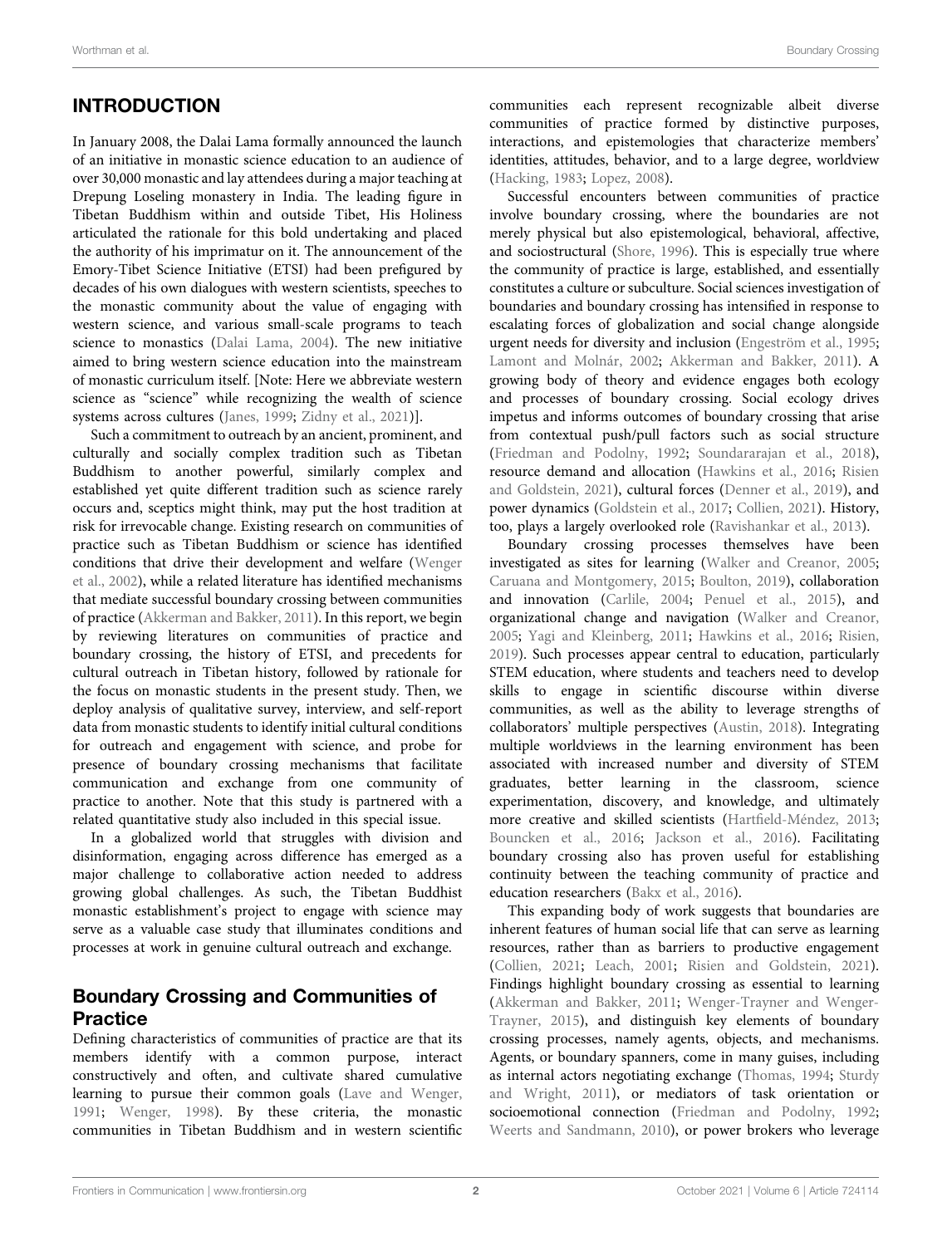conditions for engagement and innovation ([Ryan and O](#page-17-11)'Malley, [2016](#page-17-11); [Collien, 2021;](#page-16-13) [Wegemer and Renick, 2021\)](#page-17-12). Boundary objects have been recognized to play crucial roles as mediating entities that bridge communities of practice by being legible for all participating communities while also sufficiently multivalent to represent internal value for each ([Star and Griesemer, 1989](#page-17-13)). As co-constructed community-bridging artefacts, boundary objects can be material (documents, physical spaces), abstract (ideas, neologisms, norms), behavioral (rituals, practices) or animate (transdisciplinary student). Hence, "creation and management of boundary objects is a key process in developing and maintaining coherence across intersecting social worlds" [([Leung, 2020](#page-16-26)), p. 3]. As such, boundary objects have been closely studied as powerful agents in knowledge-sharing and collaboration [\(Carlile, 2004\)](#page-16-17).

Learning may involve boundaries, but how is their learning potential realized? A review of learning-focused studies that examined boundary crossing has identified four mechanisms of learning that underlie boundary exchange—identification, coordination, reflection, and transformation [\(Akkerman and](#page-16-2) [Bakker, 2011,](#page-16-2) see also [Table 2](#page-10-0)). Each class of learning mechanisms comprises distinct processes. In the first, identification, boundaries between practices become uncertain or destabilized through two processes, othering (sharpening contrasts) and legitimating coexistence (identity redefinition, boundary reconstruction). The second, coordination, allows diverse practices to cooperate efficiently in distributed work through three processes: communicative connection (exchange, translation), increased boundary permeability (smoother interactions), and routinization (automatization, normalization). The third, reflection, involves realizing and explicating differences between practices in order to learn about one's own and others' practices via two processes, perspective making (delineating one's perspective) and perspective taking (seeing the other's point of view). The fourth, transformation, entails collaboration and development of new practices, effecting social change that involves six processes–confrontation (recognizing a conceptual or pragmatic gap that requires both parties to re-evaluate existing practices), recognition of shared problem space (shared concerns), hybridization (create new cultural forms), crystallization (reification, institutionalization in new practices), integrity maintenance (sustain uniqueness of the intersecting practices and thus, boundary crossing), and continuous joint work at the boundary (required to maintain productivity of boundary crossing).

Subsequent research has applied the Akkerman and Bakker schema for mechanisms of boundary crossing for many purposes, including production and evaluation of educational programs ([Leung, 2020\)](#page-16-26), math teacher training designing research-practice partnerships ([Fjørtoft and Sandvik, 2021\)](#page-16-27), and serious game design [\(Delima et al., 2021\)](#page-16-28). Here, we apply it to analysis of monastic students' reports about engaging with science.

### The Emory-Tibet Science Initiative

In 2006, the Dalai Lama and Emory University forged a partnership to establish western science education in Tibetan Buddhist monastic universities. During the 2008–2013 development phase, teams of western scientists iteratively prepared and tailored a multi-year program with curricula in areas monastic leaders considered most relevant for Tibetan monastics. In 2013, leaders in the dominant school of Tibetan Buddhism, the Gelugpa, decided to implement the resultant science program, ushering in the most substantial curricular innovation in 600 years of monastic education. Consequently, the 6-years science curriculum comprising biology, neuroscience, and physics and supplemented by math and philosophy of science, was introduced that year in intensive summer programs at the three largest monastic universities of south India [\(Gray and Eisen, 2019](#page-16-29)). Implementation of the roll-out was completed in Summer, 2019, by which time science education was institutionalized in participating universities, the monasteries took over science education, and ETSI transitioned to a sustainability phase focused on building in-house capacity for science pedagogy and research [\(Worthman et al., in press](#page-17-14)).

The science initiative constitutes cultural outreach, wherein the monastic community invited the western scientific community to share concepts, methods, and knowledge without expectation that, reciprocally, the scientific community must engage seriously with Buddhism. Western scientists were requested to represent the scientific fields on their own terms, rather than try to adapt scientific disciplines for exchange with Buddhism per se. Monastics aimed to learn core logics, practices, key concepts and insights of the focal fields–physics/ cosmology, biology and neuroscience–while the science educators sought to present them as clearly and accessibly as possible ([Worthman et al., in press\)](#page-17-14). Yet more was expected than lectures, lab exercises, and vocabularies. Tibetan Buddhism is a text-based tradition, from the recorded collection of the Buddha's teachings through centuries of written commentaries and revealed teachings (terma). As such, ETSI was asked to produce texts that provide a basis for teaching and study. Hence, ETSI faculty wrote a series of 16 condensed texts, or primers, one for each of the 5 years of the curriculum in each of the three disciplines, plus one for philosophy of science. Throughout, translators played key roles, working with ETSI faculty to produce a science lexicon in Tibetan and mediating communication in classroom and texts. All texts comprise facing pages of corresponding Tibetan and English content. These materials, together with rapid turnover of science education to the monastic universities, served as important boundary objects and created a basis for the monastic community to learn, critically engage with, and intellectually process science on their own terms. The goal was not necessarily to produce monastic scientists, but science literate monastics who could engage with science on an equal intellectual footing.

In sum, the ETSI spearheads a Buddhist-initiated collaborative project with western science for knowledge transfer toward sustainable science literacy in the monastic community that will provide grist for thought and analysis, and charge examination of modes of inquiry and knowledge production with an aim both to advance development of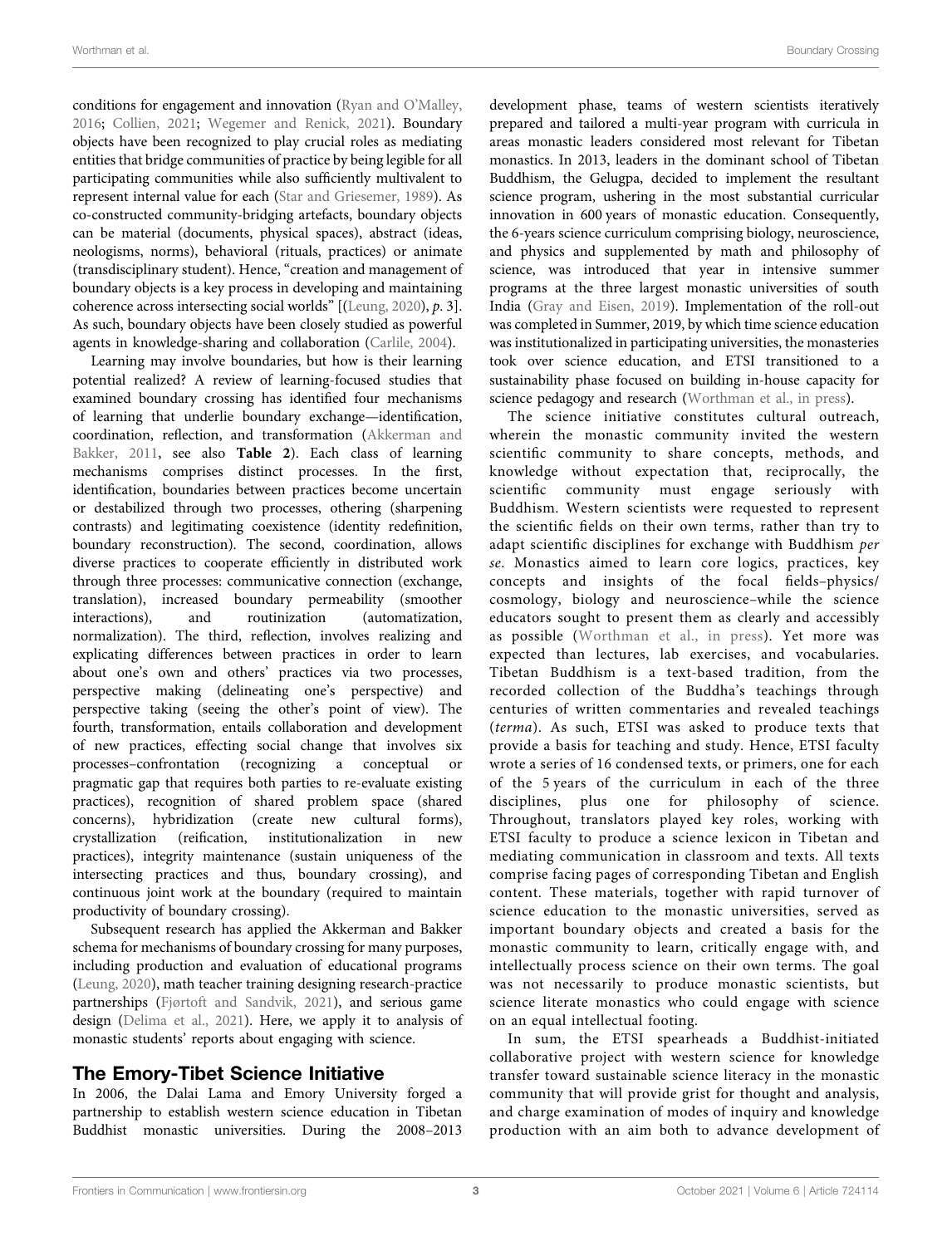Buddhism and to enhance its value for all sentient beings. His Holiness the Dalai Lama jokingly has remarked that the project would proceed quickly and take merely a hundred years or so.

# Cultural Outreach and Innovation in Tibetan History

Engagement by Tibetan Buddhism with western science has firm historical precedents. Tibetan history is distinguished by signal moments of cultural outreach that have had defining impact on the course of Tibetan society ([McKay, 2003\)](#page-16-30). Such turning points go back to the 7th Century with first formation of an expansive centralized state under the Tibetan King Songtsen Gampo, who introduced Buddhism to Tibet and sent a minister, Thonmi Sambhota, to India, thus initiating centuries of contact with major centers of Buddhist scholarship there ([Dreyfus, 2003;](#page-16-31) [Van Schaik, 2013\)](#page-17-15). In the 8th Century, another Tibetan King, Trisong Detsen, brought eminent Buddhist scholars, including Shantarakshita, abbot of Nalanda University, the seat of Buddhist scholarship in India, and the formidable guru Padmasambhava, to establish Buddhist practices and monasticism in Tibet. Emissaries also were sent to India to learn Sanskrit and translate Buddhist texts into Tibetan, resulting in production of the Tibetan alphabet and script orthographically adapted to the Tibetan language, as well as a formalized grammar [\(Shakabpa,](#page-17-16) [1984](#page-17-16)). Among their major effects on Tibetan society and culture, these innovations permitted translations of Buddhist texts with extraordinary fidelity to the originals in Sanskrit and Pali. A second major wave of Indian Buddhist scholars was ushered in during the 10th Century, whereafter Buddhism in India declined and was largely expunged by the 14th Century. Consequently, Tibet became the center of Buddhism in central Asia (Mongolia, Bhutan, Nepal, some of Russia and India) ([Vleet, 2015\)](#page-17-17). Many foundational Buddhist texts wiped out in India became available only in Tibetan under their monastic stewardship, and a flourishing Buddhism was institutionalized in Tibet to form a vast monastic establishment with distinctive schools, scholastic lineages, and practices that generated the rich corpus of Tibetan Buddhism ([Snellgrove, 1995](#page-17-18); [Kapstein, 2006](#page-16-32)).

Active outreach by Tibetans also advanced development of a powerful Tibetan medical tradition, Sowa Rikpa, by recruiting input from major traditions elsewhere [([Gyatso, 2015](#page-16-33)), p. 105–8]. The Tibetan king, Songtsen Gampo, invited eminent medical practitioners from India, China, and Persia to share with local clinicians and distil their knowledge into texts that formed a comprehensive compendium of disparate medical systems ([Tsultrim and Dakpa, 2009\)](#page-16-34). A century later, Trisong Detsen famously brought prominent physicians representing three major medical traditions–Indian, Chinese, Graeco-Arabic–for an international conference ([Gyamtso, 2017\)](#page-16-35). Thus, evolution of Tibetan medicine drew upon medical knowledge and practices from India, western Asia, China, and its own indigenous shamanic traditions, while it also proceeded in close conversation with evolving Buddhist

thought about the body, perception and affect, ethics and karma [\(Gyatso, 2010;](#page-16-36) [Ga, 2014](#page-16-37)).

From these roots, Tibet emerged over centuries as the leading heir and guardian of the classic Indian Buddhist tradition and holder of a sophisticated medical system with widespread influence [\(Kapstein, 2006](#page-16-32)). The Chinese invasion and occupation of Tibet truncated this history by 1959, with an intent to destroy Tibetan culture [\(Shakya, 1999;](#page-17-19) [Shakabpa,](#page-17-20) [2010](#page-17-20)). Ironically, the takeover also created a Tibetan diaspora that prompted global dispersion of Tibetan Buddhist monastics who fueled widespread interest in the tradition's highly developed ideas and practices ([Zablocki, 2017\)](#page-17-21). The Dalai Lama, head of the Gelug lineage and of the Tibetan government in exile until 2012, became a global figure engaging in teachings, conferences, and humanitarianism [\(Puri, 2006\)](#page-16-38). Reciprocally, the Tibetan Buddhist community encountered novel systems of thought including western science. Out of personal interest, the Dalai Lama pursued decades of dialogue with western scientists and concluded that, in many significant respects, Buddhism and western science share common purposes and complementary perspectives ([Dalai Lama, 2004\)](#page-16-0). Consequently, the introduction of western science in Tibetan monastic education was inspired by his vision for comprehensive science education at Tibetan monastic universities which would foster informed engagement by his community. Once again, a Tibetan head of state charted a course of cultural outreach, this time by bringing in scientists to share knowledge and modes of inquiry.

# Boundary Crossing in Monastic Science Education

The engagement of Tibetan Buddhist monastic education with western science commits to a dynamic evolution of its established community of practice. Although Tibetan history provides strong positive precedents for benefits of cultural outreach, the present initiative raises interest in whether and how it might succeed. Social science insights about processes of boundary crossing offer concepts and frameworks to address these questions, in terms of key mediators: boundary objects, boundary spanners, and mechanisms.

### Boundary Objects in the ETSI

Boundary objects serve as powerful engines for boundary crossing by mediating iterative cycles of situated learning that generate social structure bridging communities of practice [\(Wenger-Trayner and Wenger-Trayner, 2015](#page-17-7)). From its inception, the ETSI invested heavily in co-production of boundary objects to scaffold monastic science education. These included the series of bilingual primers on each of the target disciplines written by teams of scientists and translated by Tibetan translators. This required de novo creation of a Tibetan science lexicon, because the relevant terms were absent in that language (see details in Samphel et al., in this issue). Both ongoing processes have taken years and involve intense collaboration between and among scientists and Tibetan scholars. The summer science sessions held annually during the 12 years of pilot and roll-out phases also were coproduced by teams of scientists who created written curricula and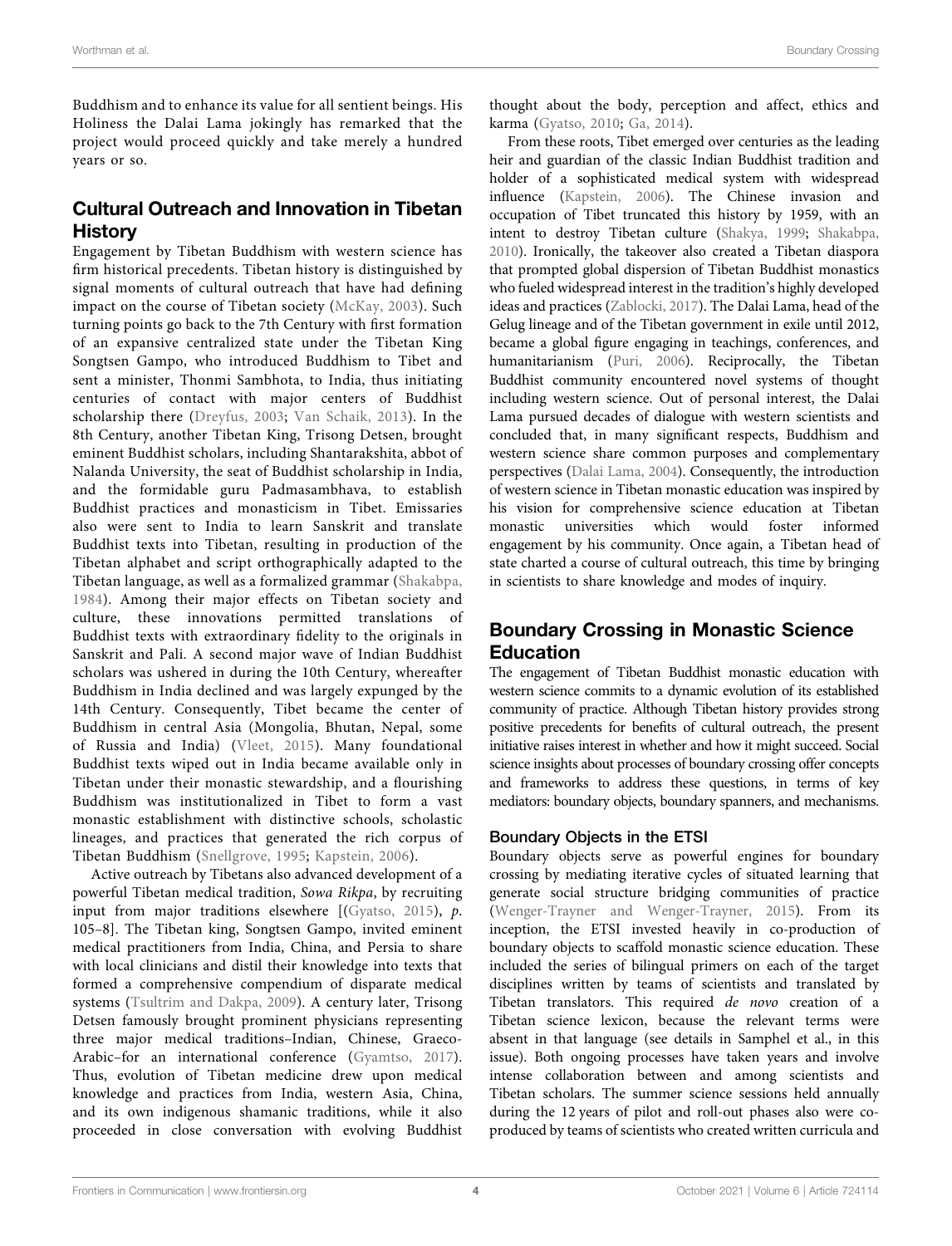then taught it in India, together with Tibetans who translated written materials as well as in-person lectures and activities. All worked to revise materials iteratively across successive years of implementation. Cumulatively, 418 faculty were sent to India during the 6-years implementation phase alone, and annual monastic student enrollment reached 1,500 by conclusion of that phase. Moreover, by this time all three participating monastic universities had built and staffed science centers with teaching and research facilities.

In sum, by completion of the roll-out phase in 2019, a wealth of boundary objects (bilingual books, online science curricula and teaching materials, a rapidly growing Tibetan dictionary of science, and monastic university science centers) had been coconstructed through the concerted efforts of both monastic and science communities.

#### Boundary Spanners in the ETSI

As the previous section implies, the ETSI involved many active boundary spanners in the Tibetan monastic and western scientific communities. Within the monastic community, premier among these was the Dalai Lama himself who paved the way and prompted the initiative, even participating as inaugural speaker at the 2005 annual Society for Neuroscience meetings. Two of his close associates, Geshe Lobsang Tenzin Negi at Emory University and Geshe Lhakdor at Library of Tibetan Works and Archives in Dharamsala, India, work tirelessly for monastic science education, raising awareness, funds, logistics, and institutional involvement in both the U.S. and monastic communities. Identification and training of monastic students to spearhead science education was built into ETSI: the two cohorts of monks who participated in the pilot phase had been selected as strong scholars and potential leaders in monastic science education. Many of these went on to become science teachers, translators, and program leads at the monasteries and elsewhere. In addition, funding from the Dalai Lama Trust created the Tenzin Gyatso Scholar program that brings successive cohorts of monastics to Emory for 2 years of intensive science training. These Scholars have become central figures in the roll-out of monastic science education and its transfer to the monasteries themselves. Then there are the Tibetan science teachers and translators in India and the U.S. who are building the science lexicon, translating texts, and mediating direct exchanges between Buddhist monastics and scientists.

A flourishing literature by those engaged at the boundary of Buddhism and science includes books by the Dalai Lama himself ([Dalai Lama, 2004\)](#page-16-0), scientists who trained in Buddhism [e.g., ([Wallace;](#page-17-22) [Revel and Ricard, 1998;](#page-16-39) [Dreyfus, 2003](#page-16-31); [Varela et al.,](#page-17-23) [2016](#page-17-23))], and scientists who have taught Tibetan Buddhist monastics [\(Impey, 2014;](#page-16-40) [Eisen and Konchok, 2018](#page-16-41)). We have heard little from the monastics themselves [but see [\(Eisen and](#page-16-41) [Konchok, 2018](#page-16-41))], particularly from the monastic students. This likely will change as more reports emerge from diverse sources (see other articles in this special issue), and this report contributes to representation of the monastic community in ongoing discourses about engagement between Buddhism and science. Moreover, recent studies in boundary crossing emphasize the importance of all members of the community, of social dynamics, relationships, and the individual point of view. A review of

change in higher education identified the need to go beyond structure and leadership to consider values, preferences, and goals that drive actions and relationships of participants [\(Kezar, 2014\)](#page-16-42), while study of research-practice partnerships has identified the importance of graduate student perspectives ([Wegemer and](#page-17-12) [Renick, 2021](#page-17-12)).

We recognize that boundary crossing is dialogic, reciprocal, and evolves through time. The above background sections aimed to provide framing on cultural outreach and engagement with science by the Tibetan Buddhist monastic community historically and in the ETSI. In the present report we focus on perceptions and attitudes of monastic students in the ETSI program. After all, students are the crux of education. Although they are decisive factors in success of any program of learning, their voices are too seldom heard.

### Study Aims

Our goal in this study is two-fold, first to identify attitudes and expectations about implementing science education among students in the Tibetan Buddhist monastic community, and second, to assess the bases for potential success of this project of cultural outreach from assessment of cultural frames and learning mechanisms for boundary crossing among Tibetan Buddhist monastic students. To address these aims, we use qualitative analysis of survey data collected at the early formative stage of the program in 2009 (Time 1) and focus groups, audio journal recordings, and interviews collected 10 years later, in 2019 (Time 2), after the full science curriculum had been implemented in the monasteries. Thematic analyses of Time 1 survey responses probe for initial presence of shared cultural affordances (attitudes, values, modes of thought and learning) related to engagement with science. Application of the Akkerman and Bakker boundary crossing framework to focus group, audio journal, and interview data gathered at Time 2 evaluates prevalence of the four boundary crossing learning mechanisms, namely identification, coordination, reflection, and transformation ([Akkerman and Bakker, 2011](#page-16-2)). Throughout, we include quotes from the monastic students to illustrate and interpret our findings, and to give primary voice to the Tibetan Buddhist monastic community: after all, engagement with science is their project. Note that monastics are highly articulate; any roughness of quotes in English is due to translation.

### **METHODS**

### Participants

Monastic students enrolled in science education at the monasteries are adult learners with a well-developed cognitive frame and are already scholars themselves. They enter the science curriculum after completion of at least 10 years of Buddhist study and 3 years before starting exams for their advanced geshe degree, and thus have a deep grounding in Buddhist scholarship. Their ongoing Buddhist studies and monastic duties occupy much of their schedule, such that science education diverts time and attention from these demands.

Time 1. Respondents comprised 32 monastics in the first cohort enrolled in the ETSI program, including 28 monks and 4 nuns; age mean  $32.8 \pm 5.3$ , range 20–42 years; birthplace: Tibet 72%, 22% India, 3% Nepal, 3% Bhutan. They were advanced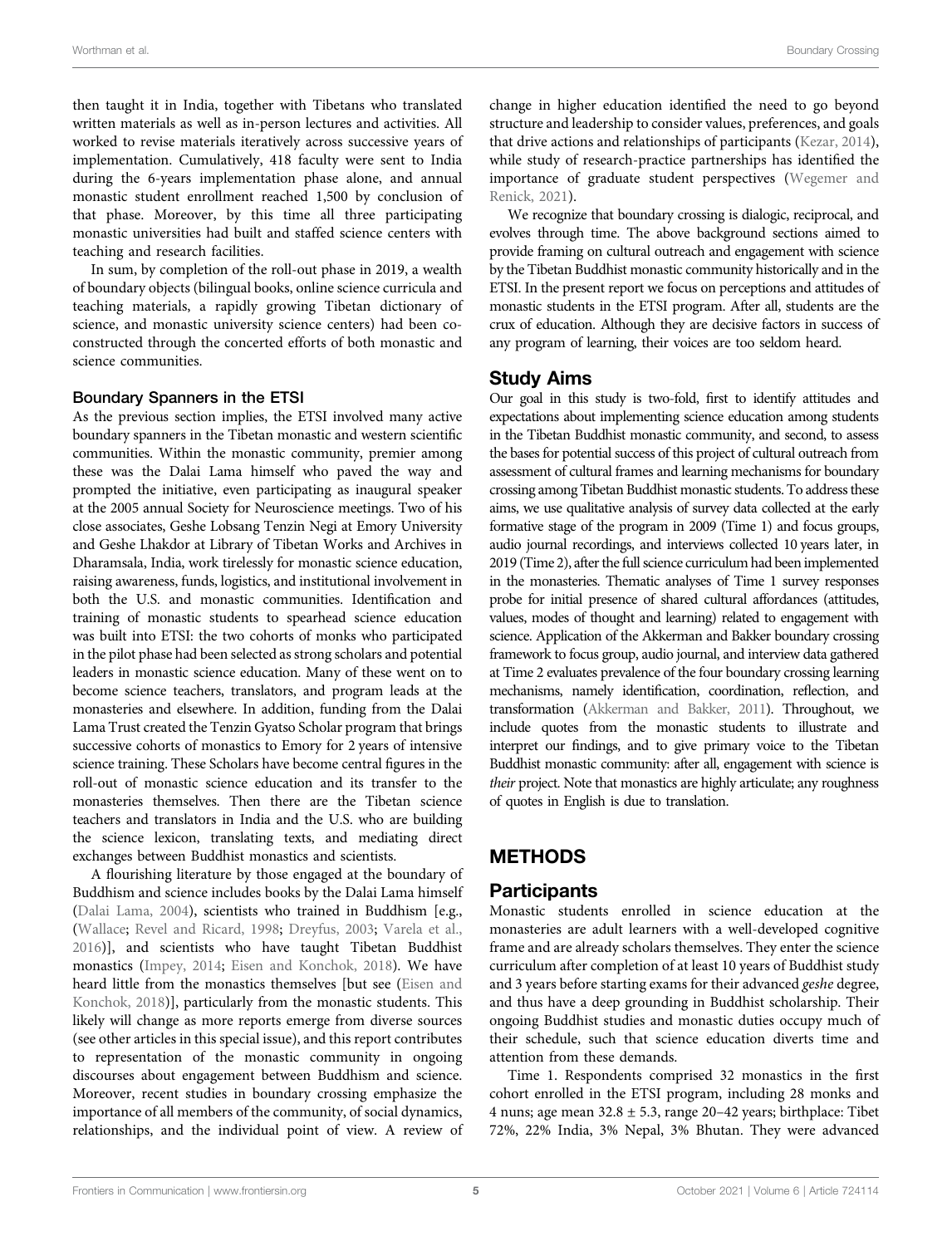Buddhist students and scholars nominated by their home institutions and selected for both enrolment in the pioneering phase of developing formal science curriculum for monastic education, and to act as leaders in science learning in their monastic community. All were pursuing formal Buddhist studies at monastic universities or institutions, having completed 16.2  $\pm$  4.7, range 9–26 years of formal Buddhist education, excepting 2 monks who had completed advanced monastic degrees. Participants varied in previous science exposure in workshops or short courses, averaging  $2.5 \pm 2.9$ , range 0–9 prior experiences.

Time 2. Participants comprised 15 monastic student volunteers from Drepung and Gaden Monastic Universities who either were interviewed individually  $(n = 4)$  or completed an audio journal ( $n = 11$ ). Seven of the audio journal group further participated in a focus group. Participants spanned the entire 6-year monastic science curriculum, from first-  $(n = 6)$ , second-  $(n = 1)$ , and third-year  $(n = 5)$  science students to graduates of the initiative ( $n = 3$ ). All were male (monastic universities are exclusively male), ages 28–37 years, and in the 18th–23rd year of Buddhist studies. They had varied degrees of experience with summer intensive science sessions and/or yearround classes at the monastery. Participants differed in attendance at pre-monastic schools, with five out of seven focus group members having received formal education before joining the monastery and the other two beginning their education within the monastery school. Hence, this very small volunteer sample was somewhat diverse but unlikely to be fully representative of monastic students at all participating monasteries.

Preliminary focus groups. At the outset of ETSI in 2008, four focus groups were held to discuss science education and relationship to Buddhist views with 19 members of the first ETSI cohort whom senior monastics also had identified for parallel participation in a leadership program. All also participated in the Time 1 survey.

#### Procedures and Data

Time 1. In June 2009, at the start of the neuroscience segment for their second year in the summer pilot program of ETSI, students enrolled in the first cohort completed a written structured openended survey of attitudes and expectations about science, specifically neuroscience, and its relevance for them. Responses were written in Tibetan and thereafter translated to English by professionals fluent in Tibetan and English who also translated in ETSI classes. For the present analysis, two of the authors (ACK and CMW) coded responses to the following questions in the survey: "Why study neuroscience?", "What can science discover that Buddhism cannot?" and "Might they collaborate?" The first question was coded on two dimensions, subject matter (mind/ consciousness, brain/nerves/senses/transmission) and intellectual interest (knowledge/understanding, relevance or comparison to Buddhism), while the other two were coded for content (nothing, material evidence, common interests, collaboration/ complementarity). Content of a response might be coded on more than one dimension. Coders had high agreement for identifying codable chunks (99%) and good agreement for

coding by category (93%). Disagreements were resolved through consensus.

Time 2. In December 2019, after the roll-out of the science curriculum in the monasteries was completed, seven monastic students participated in a 2-h focus group discussion about science education at Drepung Monastery conducted in English and Tibetan and co-facilitated by two of the authors (KMG and TL, also a Tibetan-English translator). Two days after the focus group, audio journal prompts were sent to 11 monastic student volunteers, including the seven in the focus group and another four students who were not able to attend the focus group. Audio journal prompts were posed in English and Tibetan both in writing and verbally. Student responses were approximately 5 min long, spoken in Tibetan, and collected over several days. Four volunteers from the first-year science class ( $n = 201$ ) participated in the individual structured interview. Individual interview, focus group, and audio journal prompts (See [Supplementary Material S1](#page-15-0)–[3](#page-15-0)) span a range of topics including attitudes about science before and after exposure to it, impact and relevance of learning science, and comparison of Buddhism and science.

All recorded materials (interviews, focus groups, and audio journals) were transcribed for coding on references to boundary crossing learning mechanisms. The long narrative formats required a more complex analysis than the brief survey responses at Time 1. We used a thematic analysis approach [\(Braun and Clarke, 2019](#page-16-43)) to analyze the qualitative data (127 statements from 15 students). TL, RW, and KMG generated initial definitions of each learning mechanism using [\(Akkerman and Bakker, 2011\)](#page-16-2) with minor adjustments for cultural appropriateness. ACK completed an initial coding; each statement was coded as reflecting one or more mechanisms or as Other (not applicable). CMW conducted a coding consistency check ([Thomas, 2006](#page-17-24)) using the same codebook. ACK and CMW then reviewed any disagreements and came to consensus on a final codebook (definitions in [Table 2](#page-10-0)) and the coding of all statements. Further peer checking involved coding the interview transcripts and later meeting to discuss and justify themes and text segments. Coders had good overall agreement (81%) and good agreement for coding by category (82%). Intercoder agreement increased the reliability of our interpretations, despite having only two researchers involved in the data analysis process ([Creswell](#page-16-44) [and Crewswell, 2017\)](#page-16-44). Codable material contributed by participants varied widely: mean number of codable comments per person was 8.3, range 4–23.

### RESULTS

Here we first present findings related to each of the two study aims, namely to identify cultural frames, attitudes, and expectations regarding implementing science education in the Tibetan Buddhist monastic student community, and to tap presence of learning mechanisms for boundary crossing among students once the program was rolled out. We report coded material with quotes from 2009 to 2019, complemented by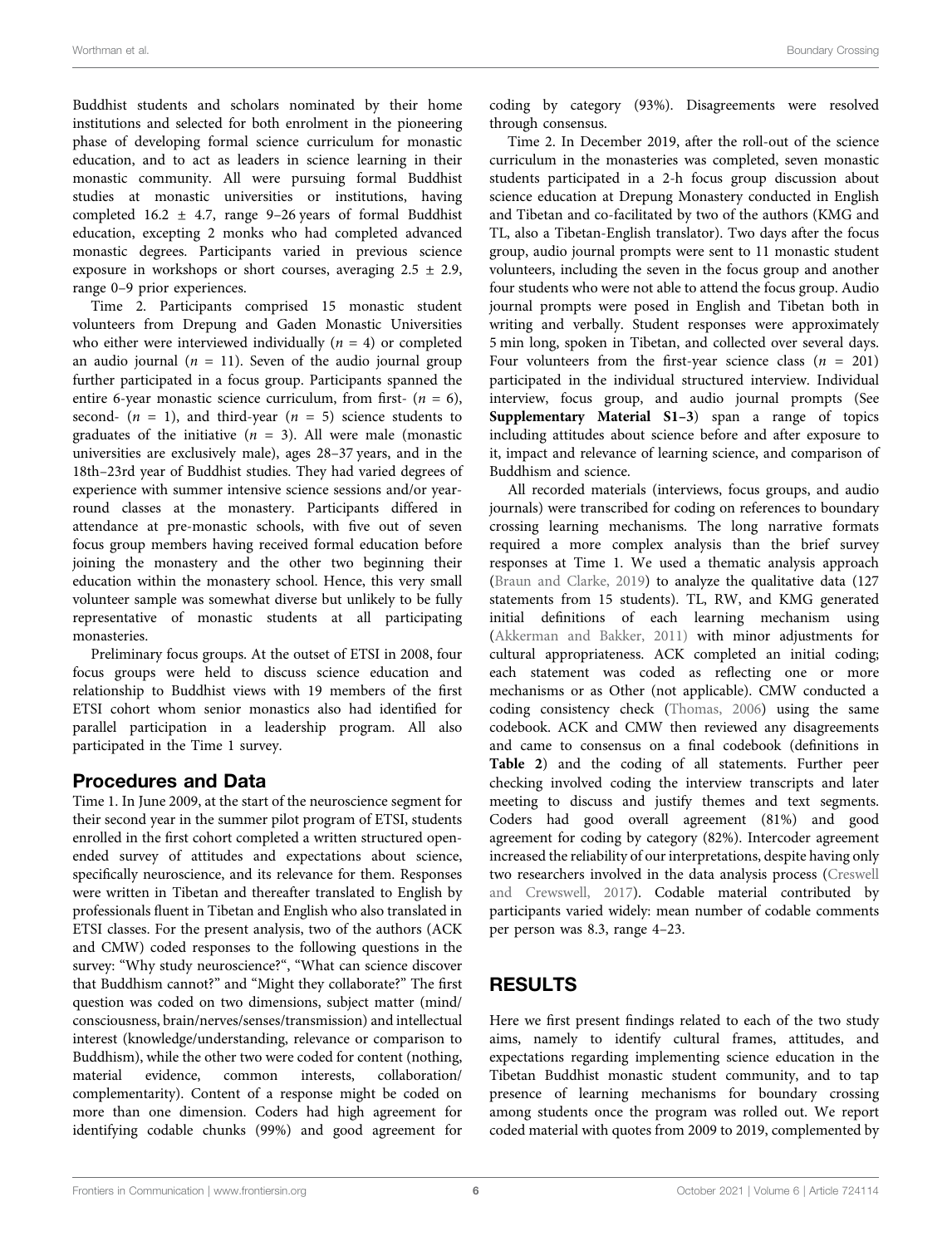#### <span id="page-8-0"></span>TABLE 1 | Initial attitudes about engaging with science, particularly neuroscience.

| Frequencies represent a count of responses that used a related word or concept (n of respondents = 32) |
|--------------------------------------------------------------------------------------------------------|
|--------------------------------------------------------------------------------------------------------|

| Domain                   | Response                                        | Count | <b>Example</b>                                                                                                                                                                                                                                                                                                                                   |
|--------------------------|-------------------------------------------------|-------|--------------------------------------------------------------------------------------------------------------------------------------------------------------------------------------------------------------------------------------------------------------------------------------------------------------------------------------------------|
| Why study neuroscience?  |                                                 |       |                                                                                                                                                                                                                                                                                                                                                  |
| Subject matter           | mind/consciousness                              | 15    | "To know about the relationship between cognition and consciousness." "To find the absolute relation<br>between neurons and consciousness."                                                                                                                                                                                                      |
|                          | brain/nerves/senses/transmission                | 16    | " to know about internal functions of the body and also the transportation of information from the body<br>to the brain." " to see how our brain functions and how it controls our body, "                                                                                                                                                       |
| Intellectual<br>interest | knowledge/understanding                         | 19    | "Neuroscience is the only subject which comes nearest to what its already taught in Buddhist text,<br>especially on the functioning of the sensory organs and how to recall and retain memory and so on. To<br>understand better on these issues from the modern explanation I study neuroscience."                                              |
|                          | relevance or comparison to<br><b>Buddhism</b>   | 13    | "There are certain issues that is contradicted while many others that is complemented in Buddhism from<br>science, so to know these things I study neuroscience."                                                                                                                                                                                |
|                          | What can science discover that Buddhism cannot? |       |                                                                                                                                                                                                                                                                                                                                                  |
| Discovery                | Nothing                                         | 11    | "As told in Buddhism there is nothing that Gautama Buddha didn't know and he didn't practice." "There is<br>nothing that science can find and Buddhism cannot. But what ever they find could be different from each<br>other."                                                                                                                   |
|                          | material evidence                               | 19    | "Science has been able to discover all those external knowledges and tools which Buddhism cannot."<br>"Science can discover on the external physical things" "Science works on external world while<br>Buddhism focuses on the internal mental level."                                                                                           |
| Might they collaborate?  |                                                 |       |                                                                                                                                                                                                                                                                                                                                                  |
| Discovery                | common mission or subject                       | 16    | " might help us in understanding how consciousness arises and so on." " science alone cannot<br>solve all those questions on mind so they can help each other mutually." "reduce suffering"                                                                                                                                                      |
|                          | collaboration/complementarity                   | 30    | "Yes they have to collaborate because it is beneficial to both." "Buddhism has been able to provide many<br>fields for neuroscience to work on and at the same time, the findings from them have been able to provide<br>a platform for Buddhism." ". science brings out the empirical findings while Buddhism answers these<br>more logically." |

few select quotes from 2008 focus groups. Because 2008 transcripts are partial and all participated in the 2009 survey, only quotes particularly illustrative of themes documented in the coded material are included.

# Time 1. Cultural Frames and Initial Attitudes Among Monastic Students Toward Science Education

Monastics endorsed the value of a firm foundation in Buddhism before studying science. As one student observed: ". . . we normally think that science and religion [are] very different and are contradictory. . . . First we need to know our own religion so we can analyze how science is and then we can define if they are contradictory." Although Buddhism and western science are distinct traditions, we asked whether there might be cultural conditions in Tibetan Buddhist monastic culture that support boundary crossing and cultural outreach with equanimity toward their possibilities for generating internal change if potential benefit is perceived.

#### Why Study Neuroscience?

Students' survey responses cited both subject matter and intellectual interest as prime motivators for studying neuroscience ([Table 1](#page-8-0)). They highlighted the overlap in objects of inquiry for Buddhism and neuroscience, although the purposes of inquiry differ. Buddhist theory and practice aim clearly to understand operations of the mind and consciousness as well as perception and the senses [\(Dreyfus, 1997](#page-16-45)), because: "ultimately the mind is the root of everything that's there in the physical world and beyond." Indeed, "The most important characteristic of mind is to

be able to engage with unlimited number of objects and when this engagement is guided through a right path then it leads to understanding of infinite knowledge." Hence, monastic study and discipline aim systematically to cultivate deep understanding and mental training so that "by knowing the mind and mental factors, one should be able to remain calm" and develop most fully the mind's ability "to engage with any object and also improve or develop infinitely".

A majority of survey responses expressed interest in learning specifics about how the brain and body function, and their relationship to consciousness. Buddhist texts provide detailed accounts of sensory perception and cognition, and relations of cognition to behavior, but mechanistic accounts of neurons, neurotransmission, and brain function are novel. Thus, study of neuroscience may help "understand better these issues from the modern explanation" with a view toward further understanding mind if neuroscience can help track "the absolute relation between neurons and consciousness." Allied with monastics' intellectual curiosity and interest in new knowledge from science, was a frequently emphasized intent to compare and contrast scientific accounts with their own Buddhist-informed understandings in order to evaluate and sharpen those understandings. For instance: "To see how neuroscience and Buddhism compliment and contradict each other, especially on mind and mental processes."

Similar to monastic practices of extensive debate to hone understanding of Buddhist thought ([Dreyfus, 2003\)](#page-16-31), study of scientific material and critical scrutiny in juxtaposition with a monastic's current views may provide grist for development of those views toward a more accurate understanding of things as they are. "So, in this way science can answer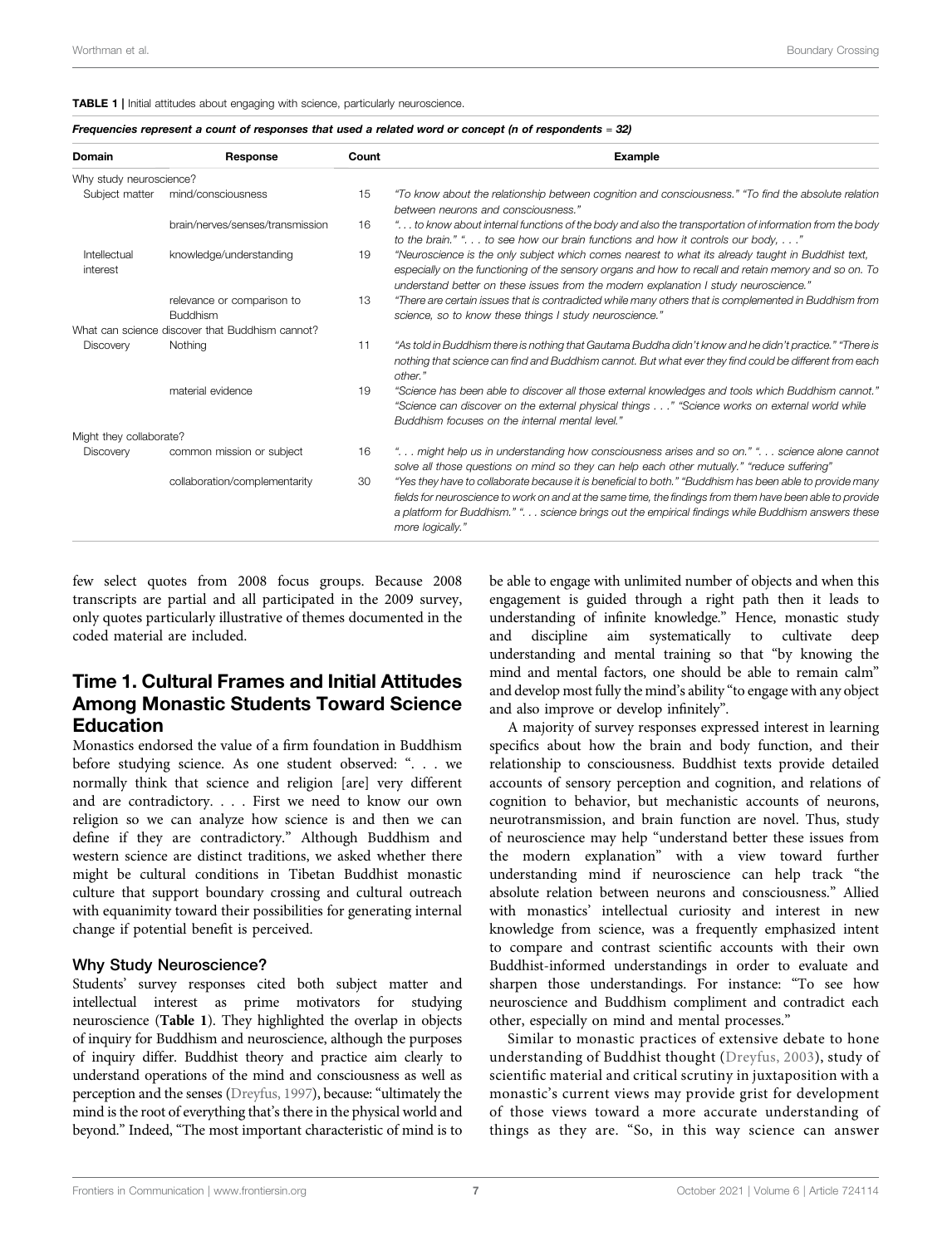many questions for monks in Buddhism and it is important to have an understanding why and what can be the difference and we can think about these results." Monastics expressed confidence that their years of grounded training in logic and critical analysis of concepts and evidence would be powerful tools for engaging effectively with science and deriving benefit if it were there to be found: "In Buddhism there are various texts or tenets that [are] used where we have to use our logic and our minds to study, and in science also we have to use our minds, and so it is helpful to have a chance to learn science and we can correlate them."

#### What Can Science Discover That Buddhism Cannot?

Responses reflect Buddhist epistemology that buddhas are omniscient; hence, the principled reply by a third of respondents was: "Nothing." ([Table 1](#page-8-0)) Given a view of the mind's capacity for infinite development and knowledge if properly trained, as the Buddha's was, it is in principle possible to know anything science can discover, and much more. Thus: "Science is a minute physical entity and a part of Buddhism". That such enlightenment is excruciatingly rare, opens wide a window for critical engagement with new forms of knowledge that advance the core Buddhist project for enlightenment, for one's own or other scholars' understandings may be limited or faulty. This critical stance is a core tenet of Buddhism: "And the Buddha said you don't have to take my words out of respect for me. You need to check it out for yourself and if you find something wrong, then don't accept it, even if it is said by me. So that is the backbone of Buddhism so there is no reason for not learning science." This stance informs monastics' view of the relationship of scientific to Buddhist knowledge: "There is nothing that science can find and Buddhism cannot. But whatever they find could be different from each other."

Consequently, although a third of respondents said nothing new could come from science, two-thirds endorsed the value of material evidence that science produces with sophisticated methods and tools, citing the scientific focus on the external or material physical world in contrast to the Buddhist focus on internal or immaterial mental realm. These positive responses highlighted that Buddhism and science share a common mission to reduce suffering along with common objects of inquiry. Scientific evidence was valued also because it might advance Buddhist scholarship, for instance it ". . . might help us in understanding how consciousness arises and so on."

#### Might They Collaborate?

Given their views on complementarity of foci, methods, and goals in science and Buddhism, nearly all respondents roundly endorsed the potential value of collaboration between them ([Table 1](#page-8-0)). None expressed perceived threat from studying science per se, although competing time demands were an issue; rather, monastics expressed excitement about the intellectual stimulation, valued the potential for advancing their own development, and foresaw a possibility that new questions and insights might emerge from such critical engagement. As one of them noted: "They have to collaborate because neuroscience explanation is highly related or closely related to the understanding of consciousness. So the knowledge from both sides have to come together and maybe we will find a third area to work on."

# Time 2. Boundary Crossing Learning Mechanisms in a Community of Practice

Coded statements from focus group, audio recorded responses, and interviews in 2019 yielded counts of how frequently monastic students invoked boundary crossing learning mechanisms when talking about their interactions with western science education. Monastics often spontaneously alluded to these learning mechanisms, suggesting that conditions for boundary crossing in Akkerman and Bakker's schema were being met ([Table 2](#page-10-0)). Specifically, each of the four domains appeared in a substantial portion of coded statements, and at roughly the same frequency. By contrast, endorsement frequencies for subdomains under each of the four mechanisms varied substantially. Responses invoking specific mechanisms in each learning domain are characterized below.

#### Identification

Monastic students expressed identification in their othering statements ("contradictory to the Buddhist understanding of how the cause give rise to effect") and legitimating coexistence ("this makes sense and reasonable") comments. Reflexive thought related to legitimating coexistence was observed as frequently as othering statements in transcripts ([Table 2](#page-10-0)). This may be due to the monastic commitment to egolessness and robust training in analytic thinking that reflects on interdependence.

#### Coordination

Coordination was observed most frequently in remarks regarding communicative connection, here construed as effective communication ("Before I learn science, I never thought math is needed." "After learning science . . . complete new knowledge."). Frequencies for some mechanisms within the domain of coordination varied widely ([Table 2](#page-10-0)).

#### Reflection

Respondent's statements robustly demonstrated reflection, representing the views of western scientists on their own terms (perspective making; "Through engagement with science, I know the nutritional value of those foods that I have been ingesting.") and were only somewhat less likely to empathically consider scientists' views with Buddhist views in mind (perspective taking; "I realized that there is comparative learning between the science and Buddhism.").

#### **Transformation**

Evidence of transformation was observed in confrontation of views ("I am learning Buddhist student, we can say that we disagree with evolution theory. We say it is fate which brings the animal to this environment."), and to an even greater extent in the recognition of shared problem space ("These mathematical expression seemed to have some relation to Buddhist concept such as bodhicitta mind."). Interestingly, hybridization or integration of different bodies of knowledge is mentioned as often as is confrontation, again related to respondents' Buddhist training both to critically engage any given view and to seek resolution through examination ("I think if we collaborate two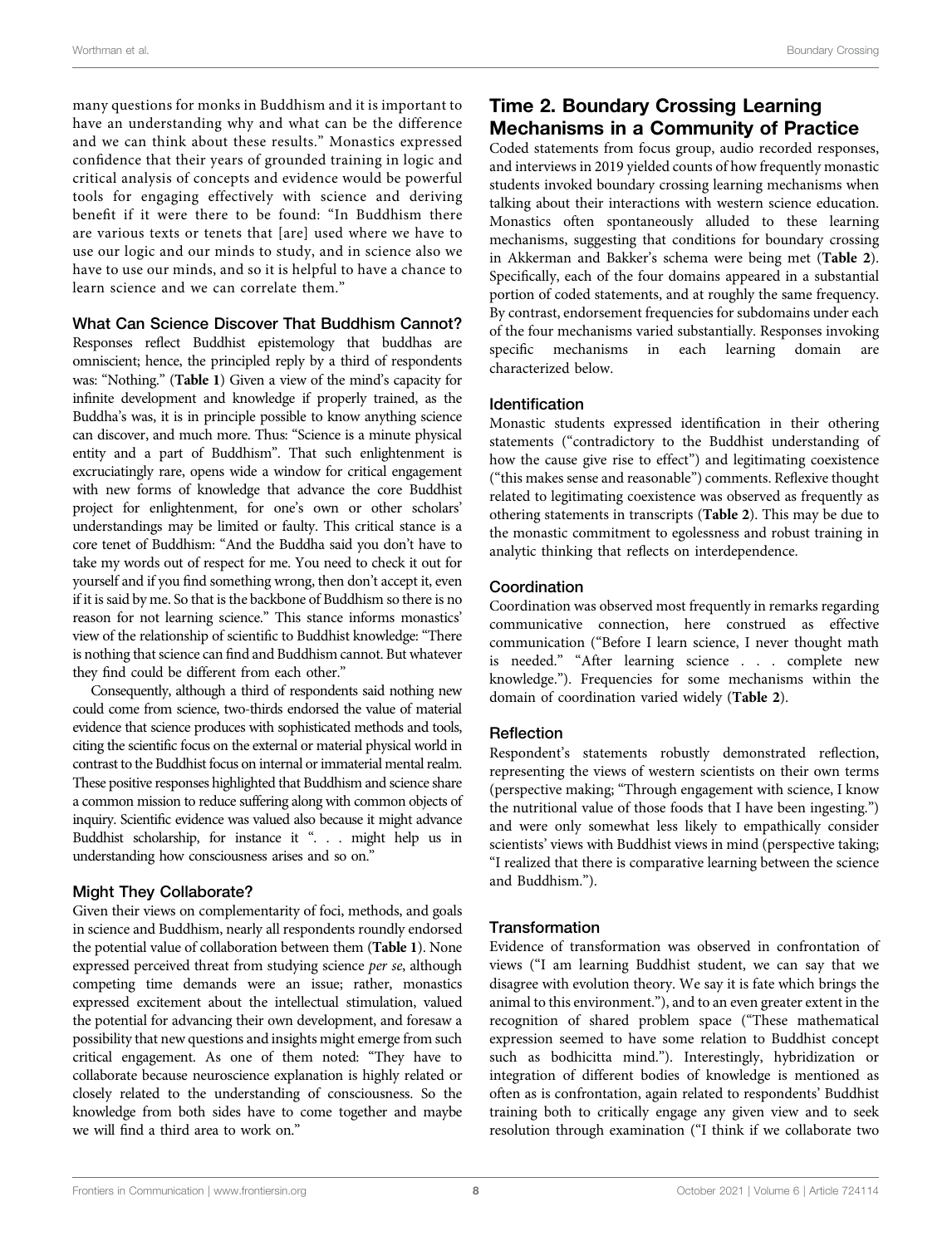#### <span id="page-10-0"></span>TABLE 2 | Domains and related mechanisms involved in boundary crossing between communities of practice.

Domain frequencies represent a count of utterances that referenced any constituent mechanism in that category. Mechanism frequencies represent number of utterances referring to that mechanism. (respondent n = 15; utterances coded n = 127)

| Identification<br>Othering<br>Legitimating<br>coexistence<br>Coordination<br>Effective<br>communication<br>Translation<br>Increase boundary<br>permeability<br>Routinization | Apply personal and conceptual work to encounters<br>between traditions<br>Characterize one tradition in terms of another, based on<br>distinctive features and points of difference | 80<br>39 |                                                                                                                                                                                                                                                                                                                                                                                              |
|------------------------------------------------------------------------------------------------------------------------------------------------------------------------------|-------------------------------------------------------------------------------------------------------------------------------------------------------------------------------------|----------|----------------------------------------------------------------------------------------------------------------------------------------------------------------------------------------------------------------------------------------------------------------------------------------------------------------------------------------------------------------------------------------------|
|                                                                                                                                                                              |                                                                                                                                                                                     |          |                                                                                                                                                                                                                                                                                                                                                                                              |
|                                                                                                                                                                              |                                                                                                                                                                                     |          | "If one is really dedicated to finding the truth through the<br>scientific method it takes a lot of time and a lot of effort.<br>Buddhist study itself is very rigorous, so there is no time to<br>take part in this kind of research."                                                                                                                                                      |
|                                                                                                                                                                              | Validate and accommodate both traditions                                                                                                                                            | 41       | " if we Buddhist and we Biology science just [complement]<br>each other also develop in this world many, many<br>beneficial."                                                                                                                                                                                                                                                                |
|                                                                                                                                                                              | Cultivate means and conditions that promote effective<br>cooperation among diverse practices, even if consensus is<br>absent                                                        | 74       |                                                                                                                                                                                                                                                                                                                                                                                              |
|                                                                                                                                                                              | Exchange impactful information, as noted in before/after<br>comparison by respondent                                                                                                | 40       | "Before I learned, all I understand about visual perception is<br>from the Buddhist text. After learning science, light<br>reflection playing role photoreceptor playing role signal<br>transduction perception. Complete new knowledge."                                                                                                                                                    |
|                                                                                                                                                                              | Clarify distinct views and concepts, in both literal and<br>subjective senses                                                                                                       | 11       | " though the term "living being" is being used by scientists<br>and Buddhist people, the way the term is defined in each is<br>different. In Buddhism, when we talk about living beings<br>we are talking about having consciousness. On the<br>other hand, when we talk about science, living beings have<br>these seven characteristics. Initially, it was challenging to<br>accept this." |
|                                                                                                                                                                              | Facilitate fluid cross-boundary action and exchange                                                                                                                                 | 18       | " if the scientists and the Buddhists each have their own<br>methods of analyzing an object, if these two methods of<br>analyzing the same object can come together then it could<br>create something more. And called this bridging."                                                                                                                                                       |
|                                                                                                                                                                              | Normalize cooperation and habituate to exchange                                                                                                                                     | 5        | "Whenever there are new terms in science or English, he<br>always takes notes. He takes a small notebook in his pocket.<br>He always carries that small notebook. Whenever he has<br>chance, he always read, take it out from the pocket and he<br>read and learn some new words."                                                                                                           |
| Reflection                                                                                                                                                                   | Understand and articulate both practices and reflexively<br>deepen understanding of each                                                                                            | 76       |                                                                                                                                                                                                                                                                                                                                                                                              |
| Perspective making                                                                                                                                                           | Articulate personal understanding of a concept or domain                                                                                                                            | 43       | "Science is a study using physical material. Evidence-backed<br>experiments that are not driven by religious dogma or national,<br>patriotic feelings. Totally unbiased and experimental way<br>which is supported with a lot of evidence. That is a method of<br>experiment. Evidence."                                                                                                     |
| Perspective taking                                                                                                                                                           | Empathize with others' views by reflexively considering<br>one's own                                                                                                                | 33       | "The way science and Buddhist text talked about experiment<br>are something we could compare. [S]cientist use previous<br>finding by the different scientist to examine with re-<br>experimentation. Likewise, the previous realization in<br>Buddhist text are not to be taken granted but rather subjected<br>to thorough investigation using experiment."                                 |
| Transformation                                                                                                                                                               | Effect substantive change in both communities                                                                                                                                       | 85       |                                                                                                                                                                                                                                                                                                                                                                                              |
| Confrontation                                                                                                                                                                | Consider a conceptual or pragmatic gap that requires both<br>parties to evaluate existing practices                                                                                 | 22       | After learning a bit about brain (CNS and PNS), and<br>comparing that with Buddhist, we say it's consciousness, but<br>neuroscience may not. However, neuroscience did lot of<br>research on the brain those are fact, but if all body and<br>everything is controlled by just brain, this is little difficult to<br>accept.                                                                 |
| Recognizing shared<br>concerns                                                                                                                                               | Identify a mutual concern to tackle cooperatively                                                                                                                                   | 28       | "Science is based on experiments using physical<br>materials; now science is going to inner science which<br>talks about mind. This is where Buddhist science comes into<br>play."                                                                                                                                                                                                           |
| Hybridization                                                                                                                                                                | Combine elements to realize new insights or practices, on<br>the personal or cultural level                                                                                         | 20       | "These mathematical expression seemed to have some<br>relation to Buddhist concept such as bodhicitta mind. I think<br>there might be able to prove it also using math. Saw huge                                                                                                                                                                                                             |
| Crystallization                                                                                                                                                              |                                                                                                                                                                                     |          | potential in helping society."                                                                                                                                                                                                                                                                                                                                                               |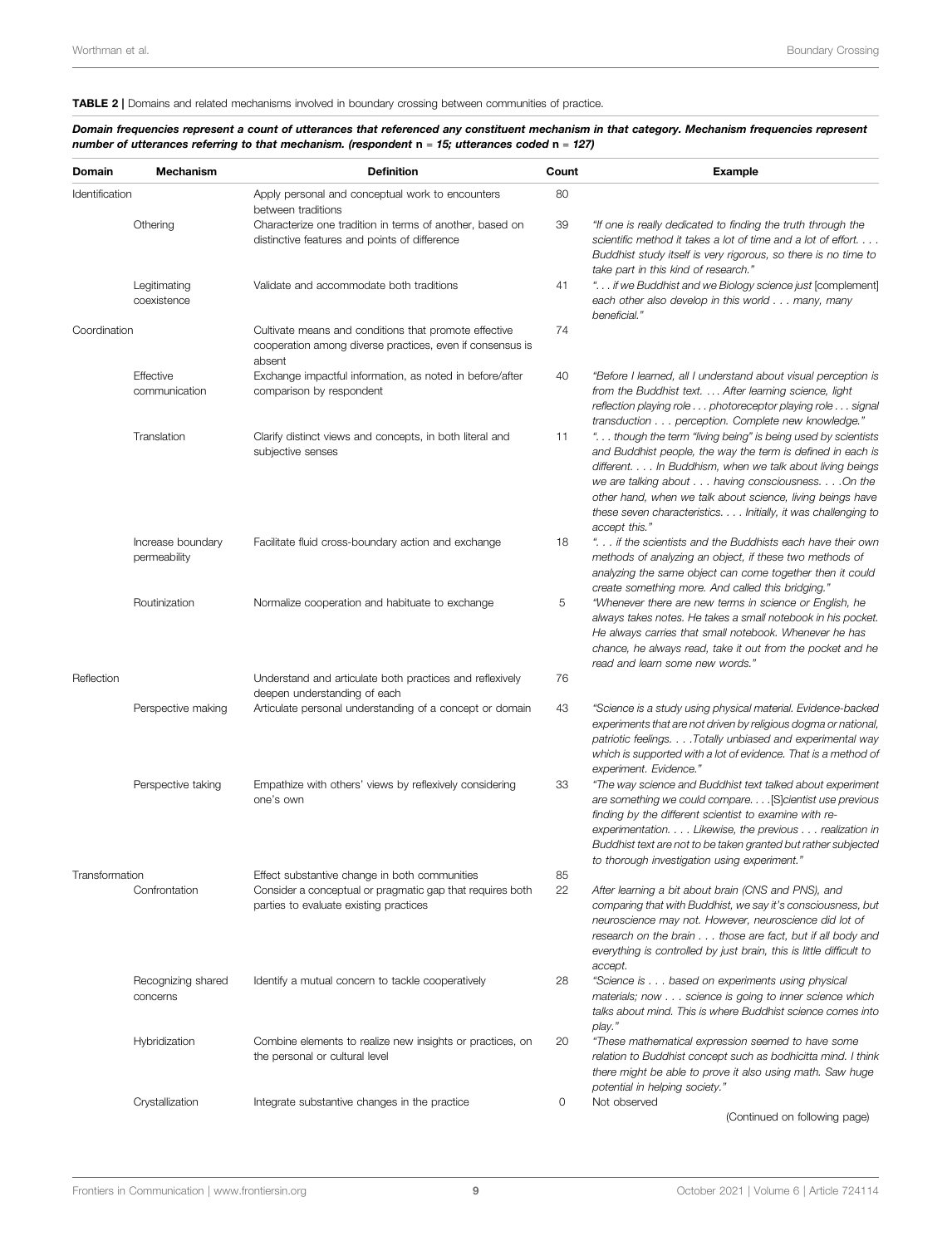TABLE 2 | (Continued) Domains and related mechanisms involved in boundary crossing between communities of practice.

Domain frequencies represent a count of utterances that referenced any constituent mechanism in that category. Mechanism frequencies represent number of utterances referring to that mechanism. (respondent n = 15; utterances coded n = 127)

| Integrity maintenance             | Maintain core elements of each tradition while cultivating<br>hybridity at the boundary | 5  | " scientist give credit to the pioneer and father of those<br>knowledgeeven though those finding may not hold true<br>find it interesting as from Buddhist student. It actually<br>motivated me to find the sources in my field even more than<br>ever." |
|-----------------------------------|-----------------------------------------------------------------------------------------|----|----------------------------------------------------------------------------------------------------------------------------------------------------------------------------------------------------------------------------------------------------------|
| Continuous joint<br>boundary work | Sustain engagement to achieve ongoing exchange                                          | 10 | "Nowadays everyone is everyday living with the science.<br>Unlike earlier time where people did not have scientific<br>knowledge. Finding the truth takes twenty or 30 years. It's a<br>long process to reach the truth."                                |
|                                   |                                                                                         |    |                                                                                                                                                                                                                                                          |

field, it might help the society"). Analogous to routinization, crystallization involves a substantial shift in existing practice resulting from boundary crossing and exchange and was not observed in our data. Routinization and crystallization must be established through upstream processes of accommodation on personal and institutional levels.

Boundary crossing to science is barely approaching the point where there is a perceived need to maintain uniqueness of the monastic community of practice. Rather, the importance of time for science studies and the need for sustained boundary work and exchange were endorsed by the monks ("So that it is very important that you [western science teachers) come here and we all just, you come here." "It's a long process, to reach the truth."). Respondents pointed out that monastic universities have invested in science centers that act as sites for this work, highlighting the value of these boundary objects.

#### Non-Linear Progression in Boundary Crossing Between Communities of Practice

Our observations indicate that boundary crossing mechanisms operate dynamically in a process that develops through time ([Risien and Goldstein, 2021\)](#page-16-10). Mechanisms related to early stages of boundary crossing were frequently mentioned, while those related to long-term change (crystallization, integrity maintenance, continuous joint work) were mentioned rarely or not at all. The ETSI program is young. Introduction of the science curriculum began in summer 2014, and many participants in this study had begun science studies just recently. One might expect identification, especially othering, to prevail in early boundary exchange. Further, one might expect reflection only after an extended period. Interviewee responses suggest that importance of each mechanism may vary with duration of exchange (translation: "Initially, it was challenging to accept this . . ."; continuous joint work: "Nowadays everyone is everyday living with the science."), community characteristics (othering: (Buddhist study itself is very rigorous . . .")), and ability to establish common ground (boundary permeability: "And I think these two schools have to collaborate because even though there are some minor differences but there are many complementing areas in both.") Translation and boundary permeability were especially salient when monks experienced challenges to effective science communication in the classroom or with accommodating science studies in their other studies and commitments. ("If one

is really dedicated to finding the truth through the scientific method it takes a lot of time and a lot of effort. Even if they (monastic students) want to do that kind of research, they are unable.") Statements from students in the monastic community of practice reflected a view of science education as a work in progress, both for themselves and at institutional and cultural levels.

# **DISCUSSION**

The present study responds to the historic decision by the Tibetan Buddhist monastic community to introduce western science in their monastic university curriculum. This move resonates directly with similar acts of cross-cultural outreach that had tremendous impact in Tibetan history, including one that fueled the formation and rise of Tibetan Buddhism and another that founded Tibetan medicine. In each case, Tibetan leaders acted as culture entrepreneurs who reached out internationally to secure input from the top thinkers and practitioners in a field. Tibetans thereafter actively worked with the input to develop their own rich and effective traditions of thought and practice, and demonstrated leadership, agency, and creativity in charting the course of Tibetan culture in the vital domains of spiritual and physical well-being.

Daring as the decision to introduce western science might appear, our data from monastic students identified a range of factors that support its soundness, including cultural conditions, mechanisms that facilitate boundary crossing by communities of practice, and a cascade of effects that devolve from both of these. Initial cultural conditions and attitudes identified at Time 1 include perceived overlaps in subjects and methods of inquiry. Monastics highlighted their interest in mind, body, all sentient beings, cosmology and matter that overlap with areas of scientific inquiry. They also appreciated scientific methods of rigorous inquiry, skepticism, repeated observations, independent inquiry and empiricism, and minimization of bias that were similar in spirit if not in detail to Buddhism. Further, they valued the empirical information from science that illuminated structures (e.g., neurons), mechanisms (e.g., neurotransmission, sensation) and processes (e.g., memory, vision) that were hitherto unknown or explained in different terms in Buddhism. Yet they also emphasized the need for critical evaluation of this information as they would any evidence in Buddhism, via reflection and debate.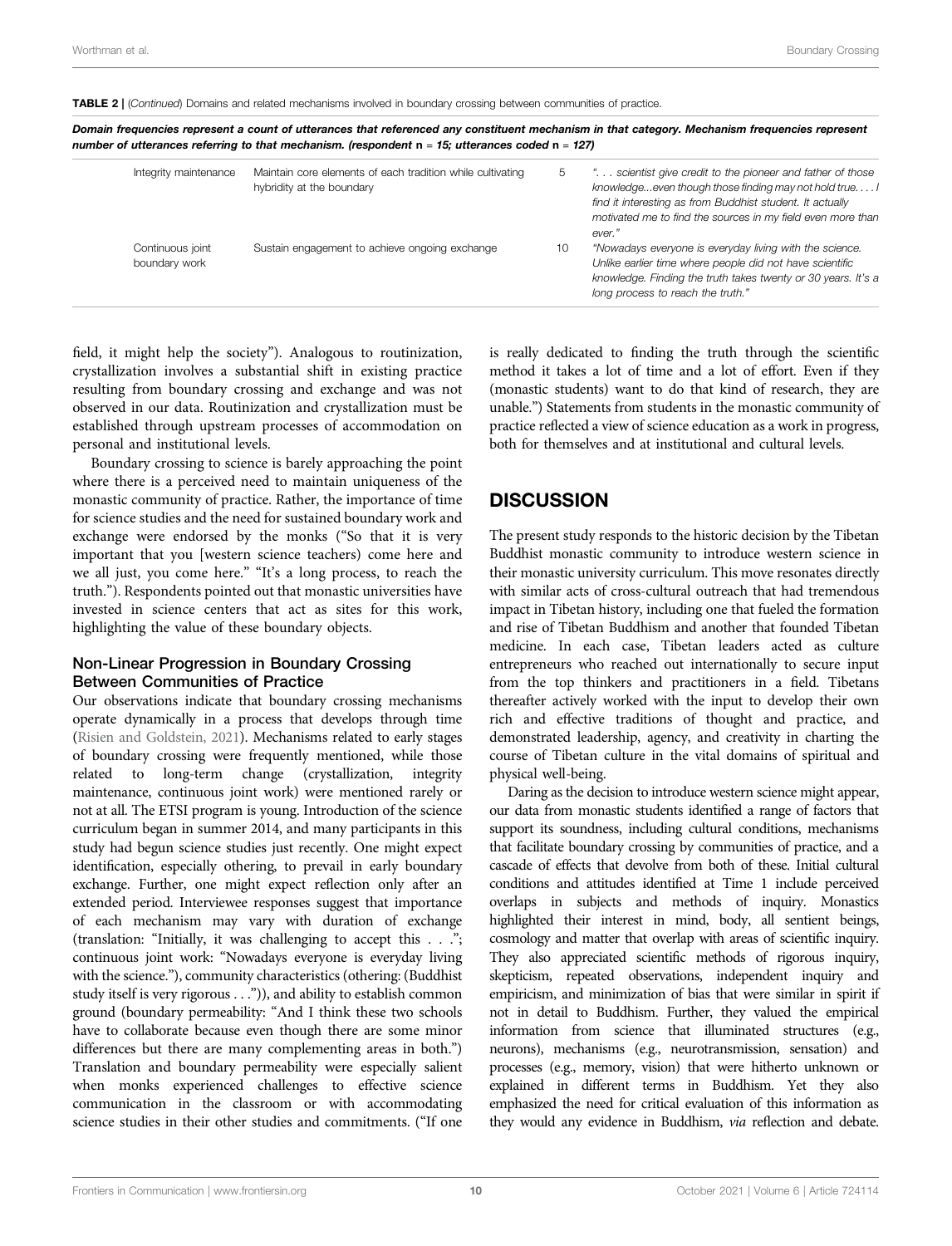They further noted that such evaluative processes would provide grist for monastic study and debate comparing and contrasting accounts in science and Buddhism. Lastly, the theme of complementarity ran through student responses, including notions that interaction of Buddhism and science might produce new questions and possibly open new modes and fields of inquiry.

Monastics' view that the purview of science was narrow compared with the expansive one in Buddhism may contribute to the absence of perceived epistemological threat or concern about dominance from science in remarks by these Buddhist scholars. Yet, while a third of respondents said there was nothing that science could learn that Buddhism could not, they consistently endorsed the possibility of seeing the same things differently, demonstrating again their openness to complementarity and potential collaboration.

Prevalence of boundary crossing mechanisms among participants' remarks in 2019 provides robust evidence both that these mechanisms are in operation, and that their importance in the process of boundary crossing changes through time. Monastics spontaneously and frequently expressed mechanisms of identification, coordination, reflection, and transformation. That maintenance of community integrity and joint work rarely appeared and crystallization not all, strongly suggest that the process was in its early stages. Although these observations would need to be tested in a larger, more systematic and representative sample, it is suggestive that the boundary crossing schema was fully manifest in these data, and encouraging that boundary crossing mechanisms were so actively present.

Taken together, the data suggest four inferences regarding reception of science education among monastic students, discussed in the following sections.

# Core Elements of Buddhist Thought and Practice Provide Strong Affordances for Open Engagement With Science Despite Differences in Traditions

Across time, monastic students persistently reported reasons for engaging with science, both early and late in the process of developing and implementing science education for monastics. They emphasized shared objects of inquiry; note, however, that our 2009 data largely concerned neuroscience which they considered directly pertinent to their focus on mental phenomena and mindbody relations. They also expressed intellectual interest in new knowledge as tools for thought and inquiry to expand their current Buddhism-based understandings, and anticipated the possibilities for comparing material in the two traditions.

Monastics pointed to many areas of Buddhist epistemology and monastic training that prompted these attitudes. We highlight four here. First is an emphasis on independent observation and testing over received wisdom, which they see as having parallels in scientific methods:"methods adopted by the Buddhism and the science for investigation, they are similar. In science people don't believe what everyone says, they have to check it for themselves and they need to do the experiment for themselves and see the reasons so then they believe what other is saying." Second, is a rigorous search for truth with the aim to

minimize bias and a willingness to discard what is refuted. One student cited the Buddhist maxim that ". . . one who does not believe in truth is not a wise man. You have to go with the truth no matter who you are. No matter who you are, if you are away from the truth, you are wrong. Any concept that is not true must be eliminated so as in science we can establish truth so they are parallel." Correspondingly, 10 of 31 responses to a 2009 survey question about the purpose of science specifically cited "truth" as a goal, and thus congruent with Buddhism.

Third is a set of powerful intellectual affordances cultivated in monastic training, comprising the vast Buddhist literature allied with rigorous training in logic and critical inquiry to both deploy and interrogate that literature. Thus: "Science is much, much easier than Buddhism. In Buddhism we have so much to memorize. . . . you have to think a lot and use your logic. The teachers in Buddhism don't give you the answer and you have to find it yourself. There is no possible way to find answers from the physical things like books." Through this process, monastics master the resources and skills to take on arrays of new ideas and information. "It is a part of our tradition in Buddhism that whatever we learn we debate with others and we try to convince others with reason and logic and textual information, so this is in our tradition when we learn science. . ." Fourth is a set of cultural affordances grounded in a view of radical uncertainty prompted by tenets of inherent ignorance and illusion with the aim to eliminate both, combined with an aim to incorporate interdependence and impermanence as existential givens. Given such profound challenges, monastics know the work will take a lifetime and more, and are open to valid means for speeding their path toward enlightenment: "It's a long process to reach the truth." Cooperation is essential: for instance, "Debating is key to understanding Buddhist concepts."

# Monastic Students Recognize These Affordances as Situated in a Distinctively Buddhist Frame

This point was consistently supported by the monastics' written responses and verbal observations. As could be seen in the previous section, monastics framed the bases for engagement with science in terms of the concepts, skills, and methods of Buddhism. One might expect that they would do so at this early stage, but importantly, they clearly see grounds for engagement as located within their own tradition rather than as requiring them to step outside or discard elements in their community of practice. Right intention is key: "Nothing [is] wrong with science by nature so it is up to practitioners to use it in the right way or wrong way. It is the same way for religion also. It can be misused or used [for] the betterment of living beings. . ."

From a Buddhist perspective, the scope of phenomena tackled by science is relatively narrow. Monastics view Buddhism expansively, as affording the means, or path, to attain a complete account of phenomena across all time and space. Someone who eliminates problematic mental states such as anger or desire, and removes cognitive distortions by expunging the illusion of permanence, selfhood, and attachment to conventional reality, then may realize absolute truth and omniscience. Monastics regarded the purview of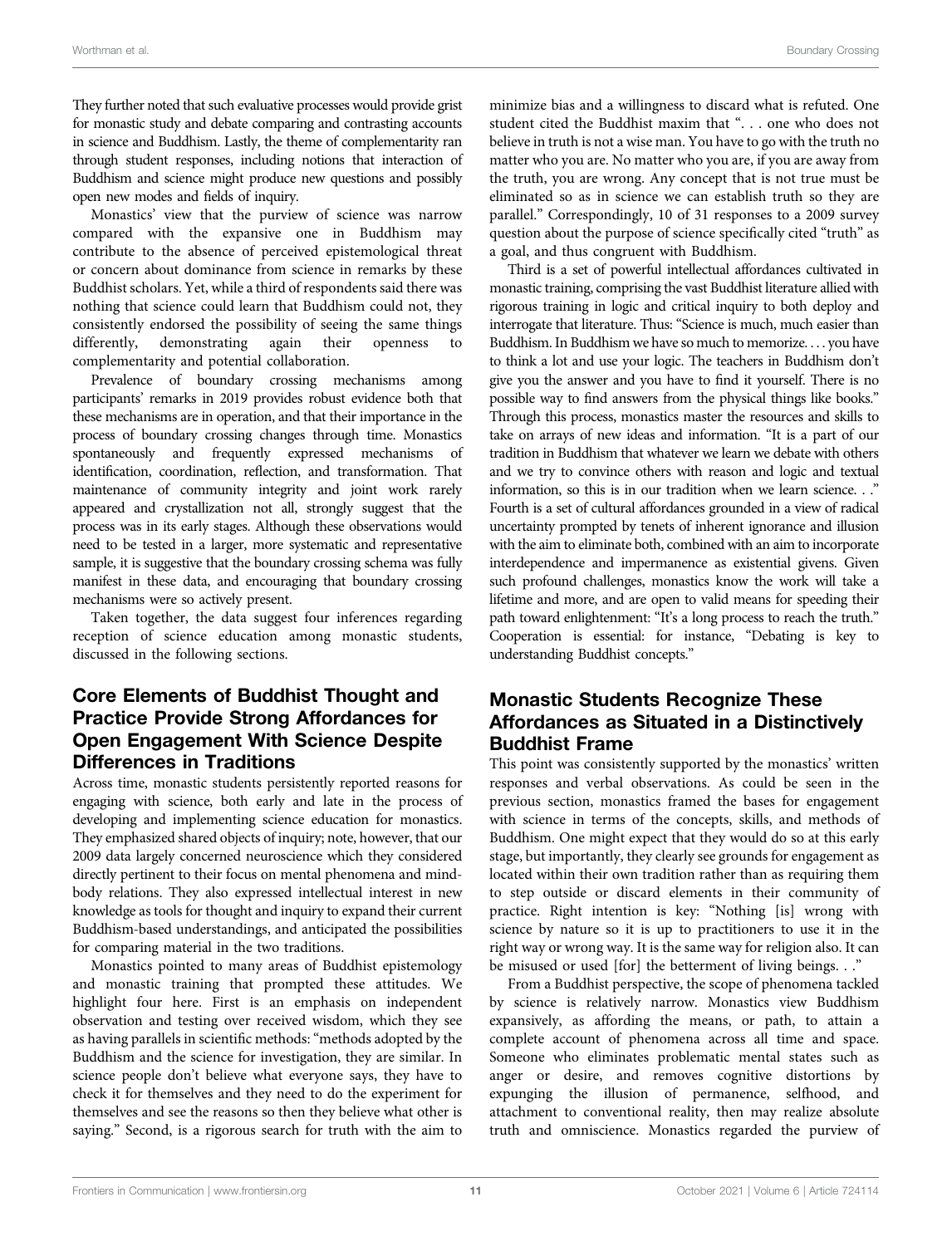science as related to a significant but minor portion of Buddhist pursuits, as follows: "I believe that science is a part of Buddhism, Buddhist concepts. When we talk about Buddhism we can make it into 3 stages, the physical level of whatever is truth, then the path which is a different thing and then the result of that path is called the Buddhahood. When science is concerned, it is concerned about the basic truth of the physical thing." Monastics agreed that discovering those "basic truths" about physical realities is important for well-being, but they also point out, and scientists would certainly agree, that they do not address everything that matters. Buddhism has developed tools for exploring realms that science does not or does poorly: "In science you need material things but in Buddhism you have your own equipment, your hand and your mind."

# This Buddhist Frame Makes Space for Critical Engagement

Monastic students use this space to advance their Buddhist understanding, which frames the project as a positive gain for monastics as individuals and as a community. Monastic student responses largely endorsed this point, albeit wiMonastic students use this space to advance their Buddhist understanding, which frames the project as a positive gain for monastics as individuals and as a communityth a caveat. Given the Buddhist presumption of inherent ignorance and the commitment to mental transformation, monastics were highly attuned to possible limitations or distortions in their knowledge and understanding. One wrote that: "The most important is to know what you don't know already." Alongside their formidable body of Buddhist knowledge, training, and skill, they readily entertained the need and possibility for further learning and development. They appreciated when learning science transformed their understanding of basic relevant phenomena such as sight, light, or matter: "Before I learned, all I understand about visual perception is from the Buddhist text. . . . After learning science, light reflection playing role . . . photoreceptor playing role . . . signal transduction . . . perception. Complete new knowledge." Hence, they expressed that scientific knowledge and methods might contribute to their understanding of important issues, although only after close critical scrutiny. For instance, monastics repeatedly noted the lack of an adequate account of consciousness in neuroscience and considered theirs as a very different view (". . . science is unable to integrate the physical material with consciousness." ". . . when we talk about consciousness it is a different thing, a different level." ". . . also in Buddhism we can go to the minute level. Science doesn't go down to this level."), yet remained open to finding value in scientific attempts to understand it. One monk intended to "... understand these [physiological] mechanisms and simultaneously to compare this information with that taught in Buddhist texts on consciousness and subtle wind energy." In such endeavors, they plan to use the tools developed in Buddhist training to critically evaluate science and selectively integrate insights deemed valid and useful, rather than simply appropriating or rejecting it. ". . . I learnt about the way science do experiment, it's very systematic and the benefit of studying science is that we get new ideas. It reinforces the way we study Buddhist philosophy. The ways science and Buddhist

text talked about experiment are something we could compare. By doing so, it helps us."

Hence, respondents regularly observed that learning science offers potential benefits for their Buddhist pursuits. ". . . the scientists and the Buddhists each have their own methods of analyzing an object, if these two methods of analyzing the same object can come together then it could create something more. . . . Is it possible to have this kind of research?" Note that monastics considered their engagement with science as being on an at least equal footing, and generously pointed out that". . . science alone cannot solve all those questions on mind so they can help each other mutually."

Nevertheless, student willingness to find space for critical engagement is mitigated by constraints and possible areas of conflict around pursuing science studies that monastics pointed out both in 2009 and even more in 2019. As noted earlier, monastics' studies are demanding and their schedules very full. Study of science necessarily takes time and attention away from strictly Buddhist pursuits. One said that: "Basically, I don't have much time for . . . learning science. Because I have Buddhist philosophy classes. I have to go to lecture and debate and prayer and all of this." Another shared: "... if [a student] is not interested it is not useful, I think... First we must understand the benefit." Buddhists regard attainment of a human life as a rare, precious, and all-too-brief opportunity to work toward enlightenment. Distracting from well-marked routes on the path may seem a hindrance unless one sees the benefit in terms of advancing one's own progress or, better yet, pioneering a path that may yield benefits for others in future. After all, the ultimate purpose of pursuing a Buddhist path is to benefit all sentient beings, and western science may or may not advance it.

# Nested Factors Operate in Boundary Crossing by Monastic Students

Prevalence of disposing conditions at Time 1 and boundary crossing mechanisms at Time 2 suggest there are nested factors that might foster Buddhist monastic student engagement with science and ensure benefits for the monastic community and beyond. In the first of these nested factors, student responses invoked core elements of Buddhist thought and practice as providing strong affordances for open engagement with science, starting with common interests and values. They consistently linked Buddhist training to their interest in, appreciation of, and expectations for engagement with science. For instance, they regarded their Buddhist grounding in independent observation, dedication to rigor, and emphasis on testing and verification from multiple vantages as directly applicable to, and sympathetic with, scientific values and methods. Additionally, they considered the skills in Buddhist logic, debate, critical inquiry, and reframing of personal understandings that they developed through monastic training, as resources to be used in their studies of science. In particular, the cultivated openness to intellectual challenge and to new information relevant to their Buddhist pursuits added to the pleasure and stimulation that many reported experiencing in science studies. The new information that scientific research and technology could provide on subjects of common interest was valued by many of our monastic interlocutors, stimulated by Buddhist recognition of ignorance and sensitivity to the possibility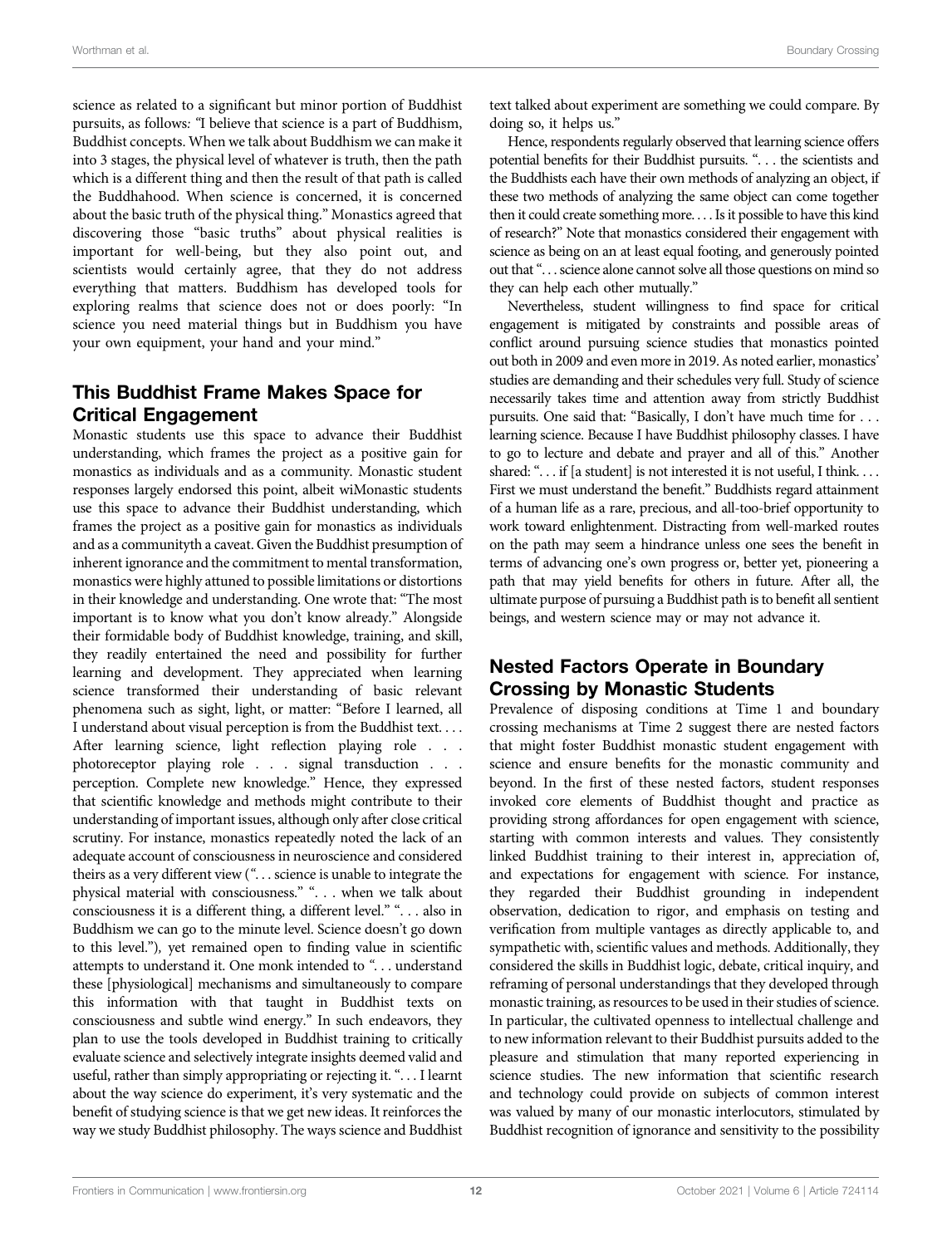that one's own knowledge and views are limited or erroneous: "There can be things that an individual Buddhist practitioner cannot find yet it can be discovered through scientific processes."

The second set of factors scaffolds the first: monastics grounded their engagement with science within their Buddhist scholarship, recognizing the aforementioned affordances as situated in a distinctively Buddhist frame. Note that they cast the interests, skills, and approaches that animate their science studies in Buddhist terms. Their openness to scientific knowledge, ideas, and methods was grounded in Buddhist values and epistemic practices. The sense that science might amend or advance but would not compete with or displace Buddhist scholarship arose from a view of Buddhist knowledge as allencompassing whereas that of science as limited to material, measurable things, a relatively narrow purview. This widely shared view was succinctly captured here: "There is nothing that Buddhism cannot find but science has." This places science within the wider Buddhist enterprise, and contributes to the consistently expressed sense of openness and absence of threat or defensiveness about engaging with science. As one monastic wrote: "There are more reasons to continue this collaboration than not to continue it."

The third set of factors scaffolds the previous ones, for monastics' comments indicated how Buddhist teachings and practices open space for critical engagement with science that monastics use to advance their Buddhist understanding. For example, one observed that "findings done by neuroscience in a very empirical manner fill in some of those missing parts in Buddhism." Indeed, right intention to benefit Buddhist knowledge and understanding itself can justify engagement with science. Monastics' drive to improve their understanding was allied to a primary Buddhist goal to benefit others. "...I think it will be beneficial to all sentient beings if we can bring together neuroscience and Buddhist science to try and find out the relationship between meditation practice and behavior of the neurons. How far it is beneficial."

These stances frame the project as a positive gain for monastics as individuals and as a community, as well as for their wider mission universally to reduce suffering. "At this moment, Buddhism have been able to provide many fields for neuroscience to work on and at the same time, the findings from them have been able to provide a platform for Buddhism."

In sum, the attitudes, observations, and motivations expressed by monastic students engaged in learning science manifested a set of cultural conditions, mechanisms for exchange, and nested dynamics in Buddhist thought and practice. These illuminate grounds for the Tibetan Buddhist monastic community's engagement with science and augur for its success. In this case, "success" would mean enrichment of Buddhist thought and practice through an open-ended developmental process driven by the monastic community toward as yet undetermined but likely path-breaking outcomes in future. Within social scientific understandings of boundary crossing by communities of practice as a complex, multilayered enterprise, the individual merits more attention. We hope that insights generated by attending to monastic student voices in this instance illustrate the value of that approach.

### Limitations and Future Research

This qualitative study is based on data collected with different goals in mind and thus has substantial limitations of design, interpretation, and generalizability. First, different methods of data collection were used at Time 1 and Time 2, which precludes direct comparison over the 10-year period. The entire class was surveyed at Time 1, but Time 2 was a pilot study involving volunteer participants in the focus group and audio prompt responses, with a very small and self-selected sample not necessarily representative of Tibetan Buddhist monastics. While it is intriguing to see that the boundary crossing schema was reflected in our 2019 data, we emphasize that the small sample and post-hoc nature of the analysis require future work with a larger representative sample to see if the schema remains useful. Given our observation that boundary learning mechanisms vary over time and operate synergistically, such a study might recruit equal numbers of students from each year of the science curriculum. Alternatively, a longitudinal study following students through all years of science study could directly observe boundary crossing learning experiences over time. Further work on boundary crossing could probe variation among monasteries and Schools in Tibetan Buddhism and track institutional change through time.

Future work would require creation of survey and interview questions specifically designed to investigate presence and direction of boundary crossing learning mechanisms, and increase generalizable understanding of dynamics in communication across communities of practice. Formal methods of instrument construction and translation should be used. The written survey instrument used at Time 1 was translated directly from English to Tibetan and neither backtranslated nor subjected to cognitive testing [\(Van Ommeren et al.,](#page-17-25) [1999](#page-17-25)). Similarly, translation of responses at both times was direct only. At Time 2, prompts were communicated to students by English-Tibetan translators, raising the possibility of inconsistency in definitions, conceptualization, and interpretation of terms. Equivalence is difficult to achieve even when questions are generated and responded to in the same language and similar cultures ([Limeri et al., 2020](#page-16-46)), more so when multiple languages are involved.

Contributions of this study to the literature on boundary crossing are limited in several respects. Most prominently, only views of monastic students are represented. Members of the rest of the monastic community (faculty, administration, other monastics) should be engaged in future studies. The same is true of the western scientific community. Although the latter already are more well represented in publications, they also are thinly represented in empirical social science research. Second, boundary spanners and particularly boundary objects are known to play crucial roles in boundary crossing ([Carlile, 2004;](#page-16-17) [Thomas et al., 2007](#page-17-26); [Leung, 2020\)](#page-16-26). We refer to them at the outset, but work with them is needed to build a rigorous understanding of this case of boundary crossing. There is some urgency, as time is passing and the project moves forward, suggesting that the moment to tap starting conditions and processes is now.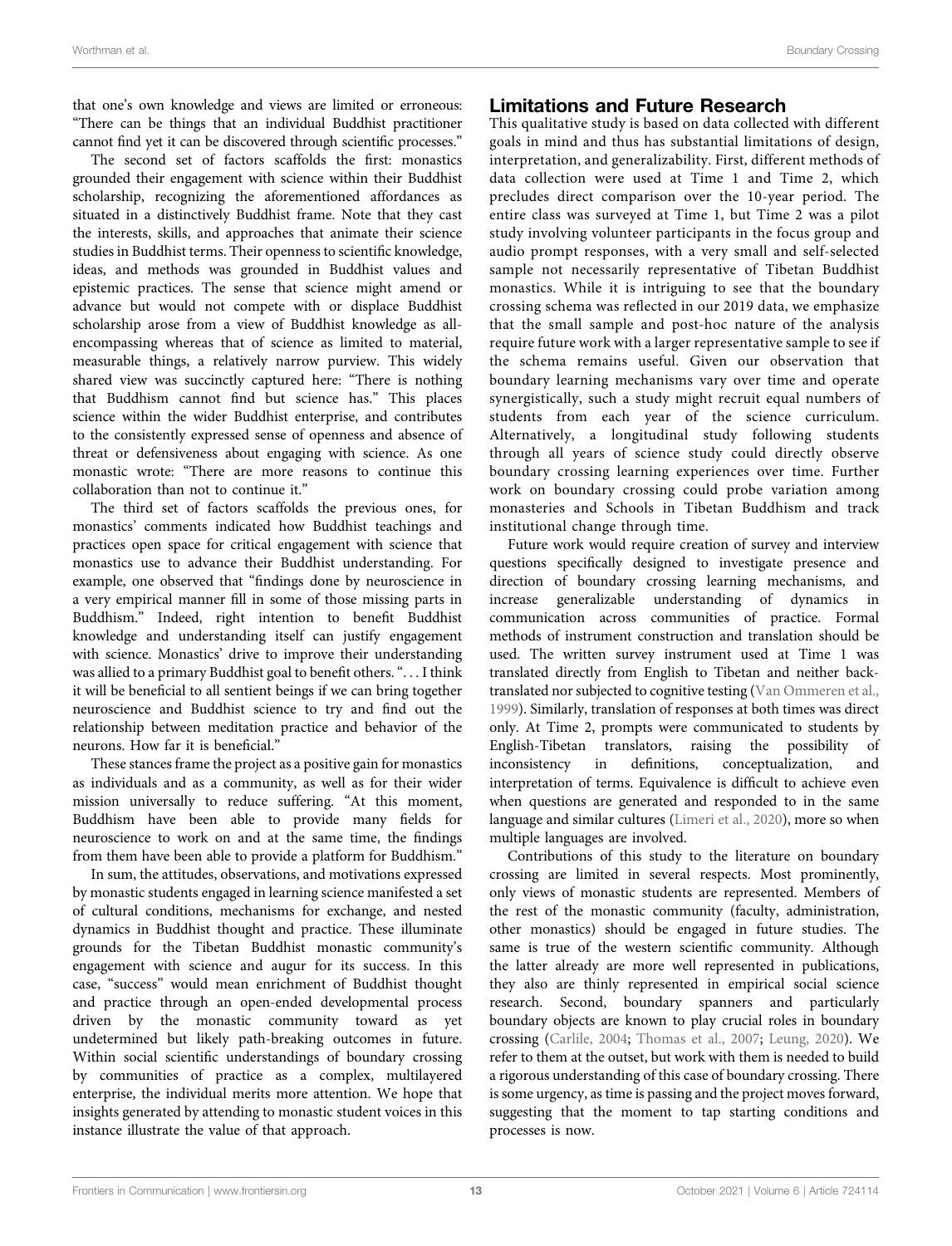Lastly, the process of Tibetan monastic outreach to science would merit rigorous long-term cultural analysis, particularly of models and schema [\(Shore, 1996;](#page-17-3) [Weller, 2007\)](#page-17-27). Our data were not designed for this and were unsuited to such analysis, but our array of coding-based findings suggest this is an important area for research, perhaps by the monastic community itself. Impact of science education through time, its distribution and evolution within Buddhist scholarship, and many other questions about cultural and institutional change would merit investigation. The aspirations of monastic education diverge sharply from those of traditional western education. Tibetan Buddhist monastic education equips students to pursue a path of self-transformation toward attaining enlightenment, a process usually taking many lifetimes. In traditional western education, learning and earning degrees often are directly tied to career prospects and financial security. Hence, study of the project to include science in monastic curricula could yield profound, novel insights into education as well as culture change and adaptation.

# Implications

Engaging across difference has emerged as one of the great challenges of the 21st Century even as globalization and media have removed barriers to communication. Increasing numbers of communities and even nations have suffered displacement to life in diaspora, as have many Tibetans and much of the Tibetan Buddhist community. Incorporation of science education in Tibetan Buddhist monasteries is a tremendous cultural project that directly affects the next generations of monastics and will ramify through future monastic scholarship and discourse. Our findings from monastic students identify shared features of Tibetan Buddhist thought and practice (e.g., critical thought, openness to change, cooperation) that both motivate and support this work, and may serve as inspiration for other forward-looking efforts in crossing boundaries by communities of practice, even very established ones. Proactive outreach to science by Tibetan Buddhism may serve as a case study for a middle way that combines cultural adaptation with maintenance of tradition as a path to cultural survival or, more than that, flourishing and growth. We close with the Dalai Lama's words on this matter:

"Our community shall not remain as it is. There will be changes. . . . The knowledge of science will be instrumental in the preservation, promotion and introduction of Buddhism to the new generation of Tibetans. Hence, it is very necessary to begin the study of science." ([Dalai Lama, 2000](#page-16-47)).

"A note of caution is called for, however. It is inevitable that when two radically different investigative traditions like Buddhism and neuroscience are brought together in an interdisciplinary dialogue, this will involve problems that are normally attendant to exchanges across boundaries of cultures and disciplines." ([Dalai](#page-16-48) [Lama, 2005](#page-16-48)).

# DATA AVAILABILITY STATEMENT

The raw data supporting the conclusion of this article will be made available by the authors, without undue reservation.

# ETHICS STATEMENT

The studies involving human participants were reviewed and approved by the Institutional Review Board of Georgia State University. Given the de-identified and archival nature of the data, an informed consent process was not required.

# AUTHOR CONTRIBUTIONS

All authors listed have made substantial direct and intellectual contributions to the work, and approved it for publication. Specifically: Study concept and design: all authors. Data collection in 2009: CW, and in 2019: KG, TL, RW, and GG. Data coding and analysis TL, RW, KG, CA-M, AK, and CW Writing: CW and KG with feedback from all authors.

# FUNDING

The ETSI is supported by the Dalai Lama Trust, Templeton Foundation, and Emory University. KG was supported by a Fulbright-Nehru Academic and Professional Excellence Fellowship awarded by the United States-India Education Foundation.

# ACKNOWLEDGMENTS

We gratefully acknowledge the student participants who shared their perspectives and time. We warmly acknowledge support from the Center for Contemplative Science and Compassion-based Ethics at Emory University, under leadership of Geshe Lobsang Tenzin Negi; as well as support from the Library of Tibetan Works and Archives and its Director, Geshe Lhakdor. Dedicated efforts of ETSI faculty and staff made this work possible. We thank Tsondue Samphel, Tenzin Sonam, and Paldon Tenzin for conduct and translation of 2009 surveys, and Dawa Tsering for translation and translation verification of the 2019 online surveys. We appreciate the directors at each monastic science center that hosted ETSI and facilitated administration of surveys. We thankfully acknowledge Karen Falkenberg for 2008 focus group material. And we honor the Dalai Lama for his vision and support of monastic science education.

# <span id="page-15-0"></span>SUPPLEMENTARY MATERIAL

The Supplementary Material for this article can be found online at: [https://www.frontiersin.org/articles/10.3389/fcomm.2021.724114/](https://www.frontiersin.org/articles/10.3389/fcomm.2021.724114/full#supplementary-material) [full#supplementary-material](https://www.frontiersin.org/articles/10.3389/fcomm.2021.724114/full#supplementary-material)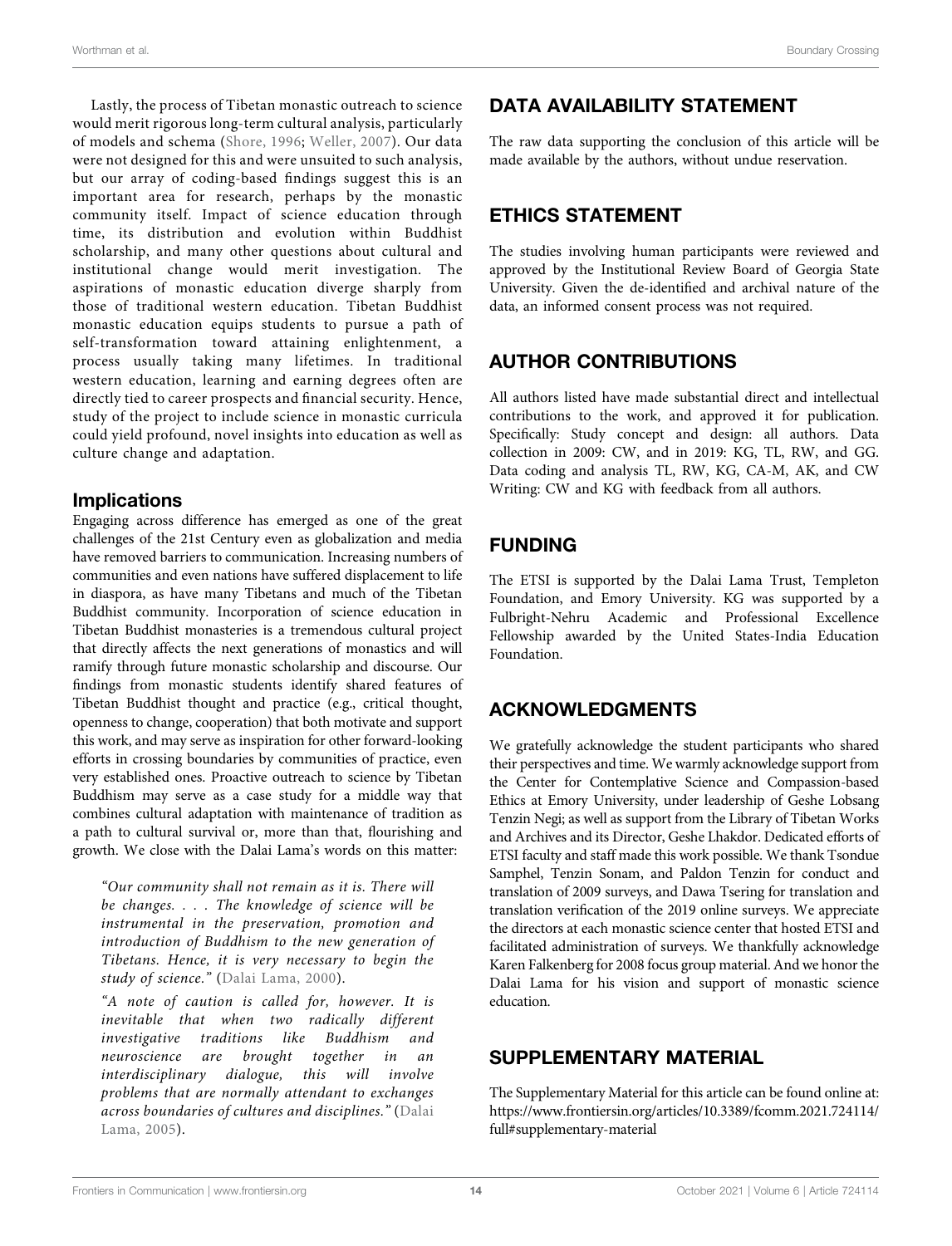### **REFERENCES**

- <span id="page-16-2"></span>Akkerman, S. F., and Bakker, A. (2011). Boundary Crossing and Boundary Objects. Rev. Educ. Res. 81, 132–169. doi[:10.3102/0034654311404435](https://doi.org/10.3102/0034654311404435)
- <span id="page-16-20"></span>Austin, A. E. (2018). Vision and Change in Undergraduate Biology Education: Unpacking a Movement and Sharing Lessons Learned. Washington, DC: AAAS.
- <span id="page-16-24"></span>Bakx, A., Bakker, A., Koopman, M., and Beijaard, D. (2016). Boundary Crossing by Science Teacher Researchers in a PhD Program. Teach. Teach. Educ. 60, 76–87. doi:[10.1016/j.tate.2016.08.003](https://doi.org/10.1016/j.tate.2016.08.003)
- <span id="page-16-16"></span>Boulton, H. (2019). Crossing Boundaries: The Affordances of New Technologies in Supporting a Collaborative Learning Environment for Doctoral Students Learning Transnationally. Technol. Pedagogy Educ. 28, 255–267. doi:[10.1080/1475939x.2018.1559761](https://doi.org/10.1080/1475939x.2018.1559761)
- <span id="page-16-22"></span>Bouncken, R., Brem, A., and Kraus, S. (2016). Multi-Cultural Teams as Sources for Creativity and Innovation: The Role of Cultural Diversity on Team Performance. Int. J. Innov. Mgt. 20, 1650012. doi:[10.1142/](https://doi.org/10.1142/s1363919616500122) [s1363919616500122](https://doi.org/10.1142/s1363919616500122)
- <span id="page-16-43"></span>Braun, V., and Clarke, V. (2019). Reflecting on Reflexive Thematic Analysis. Qual. Res. Sport Exerc. Health 11 (4), 589–597. doi:[10.1080/2159676X.2019.1628806](https://doi.org/10.1080/2159676X.2019.1628806)
- <span id="page-16-17"></span>Carlile, P. R. (2004). Transferring, Translating, and Transforming: An Integrative Framework for Managing Knowledge across Boundaries. Organ. Sci. 15, 555–568. doi:[10.1287/orsc.1040.0094](https://doi.org/10.1287/orsc.1040.0094)
- <span id="page-16-15"></span>Caruana, V., and Montgomery, C. (2015). Understanding the Transnational Higher Education Landscape. Learn. Teach. 8, 5–29. doi:[10.3167/](https://doi.org/10.3167/latiss.2015.080102) [latiss.2015.080102](https://doi.org/10.3167/latiss.2015.080102)
- <span id="page-16-13"></span>Collien, I. (2021). Concepts of Power in Boundary Spanning Research: A Review and Research Agenda. Int. J. Manage. Rev. 23, 443–465. doi[:10.1111/ijmr.12251](https://doi.org/10.1111/ijmr.12251)
- <span id="page-16-44"></span>Creswell, J. W., and Crewswell, J. D. (2017). Research Design: Qualitative, Quantitative, and Mixed Methods Approaches. Thousand Oaks, CA: Sage.
- <span id="page-16-48"></span>Dalai Lama, H. H. (2005). Science at the Crossroads. [Online]. Talk given at Society for Neuroscience, November 12, 2005. Available: [http://www.](http://www.scienceformonksandnuns.org/science-at-the-crossroads/) [scienceformonksandnuns.org/science-at-the-crossroads/](http://www.scienceformonksandnuns.org/science-at-the-crossroads/) (Accessed May 29, 2021).
- <span id="page-16-47"></span>Dalai Lama, H. H. (2000). The Need and Significance of Modern Science. [Online]. Available: [http://www.scienceformonksandnuns.org/about/his-holiness-the-](http://www.scienceformonksandnuns.org/about/his-holiness-the-14th-dalai-lama-on-science/the-need-and-significance-of-modern-science/)[14th-dalai-lama-on-science/the-need-and-signi](http://www.scienceformonksandnuns.org/about/his-holiness-the-14th-dalai-lama-on-science/the-need-and-significance-of-modern-science/)ficance-of-modern-science/ (Accessed May 29, 2021).
- <span id="page-16-0"></span>Dalai Lama, H. H. T. (2004). The Universe in a Single Atom: The Convergence of Science and Spirituality. New York, NY: Morgan Row Books.
- <span id="page-16-28"></span>Delima, G., Jacobs, L., Loopmans, M., Ekyaligonza, M., Kabaseke, C., Kervyn, M., et al. (2021). Discoord: Co-creating Drr Knowledge in Uganda through Interaction in a Serious Game. Int. J. Disaster Risk Reduction 60, 102303. doi:[10.1016/j.ijdrr.2021.102303](https://doi.org/10.1016/j.ijdrr.2021.102303)
- <span id="page-16-11"></span>Denner, J., Bean, S., Campe, S., Martinez, J., and Torres, D. (2019). Negotiating Trust, Power, and Culture in a Research-Practice Partnership. AERA Open 5, 233285841985863. doi[:10.1177/2332858419858635](https://doi.org/10.1177/2332858419858635)
- <span id="page-16-45"></span>Dreyfus, G. B. J. (1997). Recognizing Reality: Dharmakīrti's Philosophy and its Tibetan Interpretations. Albany: State University of New York Press.
- <span id="page-16-31"></span>Dreyfus, G. B. J. (2003). The Sound of Two Hands Clapping. Berkeley, CA: University of California.
- <span id="page-16-41"></span>Eisen, A., and Konchok, Y. (2018). The Enlightened Gene : Biology, Buddhism, and the Convergence that Explains the World. Lebanon, NH: ForeEdge.
- <span id="page-16-6"></span>Engeström, Y., Engeström, R., and Kärkkäinen, M. (1995). Polycontextuality and Boundary Crossing in Expert Cognition: Learning and Problem Solving in Complex Work Activities. Learn. Instruction 5, 319–336. doi:[10.1016/0959-](https://doi.org/10.1016/0959-4752(95)00021-6) [4752\(95\)00021-6](https://doi.org/10.1016/0959-4752(95)00021-6)
- <span id="page-16-27"></span>Fjørtoft, H., and Sandvik, L. V. (2021). Leveraging Situated Strategies in Research-Practice Partnerships: Participatory Dialogue in a Norwegian School. Stud. Educ. Eval. 70, 101063. doi[:10.1016/j.stueduc.2021.101063](https://doi.org/10.1016/j.stueduc.2021.101063)
- <span id="page-16-8"></span>Friedman, R. A., and Podolny, J. (1992). Differentiation of Boundary Spanning Roles: Labor Negotiations and Implications for Role Conflict. Administrative Sci. Q. 37, 28–47. doi[:10.2307/2393532](https://doi.org/10.2307/2393532)
- <span id="page-16-37"></span>Ga, Y. (2014). "The Origins of the Four Tantras and an Account of its Author, Yuthog Yonten Gonpo," in Bodies in Balance: The Art of Tibetan Medicine. Editor T. Hofer (Seattle, WA: University of Washington), 154–177.
- <span id="page-16-12"></span>Goldstein, B. E., Chase, C., Frankel-Goldwater, L., Osborne-Gowey, J., Risien, J., and Schweizer, S. (2017). Transforming with a Soft Touch: Comparing Four Learning Networks. Syst. Res. 34, 537–543. doi:[10.1002/sres.2479](https://doi.org/10.1002/sres.2479)
- <span id="page-16-29"></span>Gray, K. M., and Eisen, A. (2019). The Emory-Tibet Science Initiative: Rethinking Cross-Cultural Science and Teaching. J. Microbiol. Biol. Educ. 20, 30–21. doi[:10.1128/jmbe.v20i1.1618](https://doi.org/10.1128/jmbe.v20i1.1618)28
- <span id="page-16-35"></span>Gyamtso, K. (2017). Tibetische Medizin. Baden, Germany: AT Verlag.
- <span id="page-16-36"></span>Gyatso, D. S. (2010). Mirror of Beryl: A Historical Introduction to Tibetan Medicine. Boston, MA: Wisdom Publications.
- <span id="page-16-33"></span>Gyatso, J. (2015). Being Human in a Buddhist World. New York: Columbia University.
- <span id="page-16-4"></span>Hacking, I. (1983). Representing and Intervening: Introductory Topics in the Philosophy of Natural Science. Cambridge, UK: Cambridge University.
- <span id="page-16-21"></span>Hartfield-Méndez, V. (2013). Community-Based Learning, Internationalization of the Curriculum, and University Engagement with Latino Communities. Hispania 96, 355–368. doi:[10.1353/hpn.2013.0048](https://doi.org/10.1353/hpn.2013.0048)
- <span id="page-16-9"></span>Hawkins, B., Pye, A., and Correia, F. (2016). Boundary Objects, Power, and Learning: The Matter of Developing Sustainable Practice in Organizations. Manage. Learn. 48, 292–310. doi:[10.1177/1350507616677199](https://doi.org/10.1177/1350507616677199)
- <span id="page-16-40"></span>Impey, C. (2014). Humble before the Void: A Western Astronomer, His Journey East, and a Remarkable Encounter between Western Science and Tibetan Buddhism. West Conshohocken, PA: Templeton Press.
- <span id="page-16-23"></span>Jackson, M. C., Galvez, G., Landa, I., Buonora, P., and Thoman, D. B. (2016). Science that Matters: The Importance of a Cultural Connection in Underrepresented Students' Science Pursuit. CBE Life Sci. Educ. 15, ar42. doi[:10.1187/cbe.16-01-0067](https://doi.org/10.1187/cbe.16-01-0067)
- <span id="page-16-1"></span>Janes, C. R. (1999). The Health Transition, Global Modernity and the Crisis of Traditional Medicine: The Tibetan Case. Soc. Sci. Med. 48, 1803–1820. doi[:10.1016/s0277-9536\(99\)00082-9](https://doi.org/10.1016/s0277-9536(99)00082-9)
- <span id="page-16-32"></span>Kapstein, M. T. (2006). The Tibetans. Oxford, UK: Wiley-Blackwell.
- <span id="page-16-42"></span>Kezar, A. (2014). Higher Education Change and Social Networks: A Review of Research. J. Higher Educ. 85, 91–125. doi[:10.1080/](https://doi.org/10.1080/00221546.2014.1177732010.1353/jhe.2014.0003) [00221546.2014.1177732010.1353/jhe.2014.0003](https://doi.org/10.1080/00221546.2014.1177732010.1353/jhe.2014.0003)
- <span id="page-16-7"></span>Lamont, M., and Molnár, V. (2002). The Study of Boundaries in the Social Sciences. Annu. Rev. Sociol. 28, 167–195. doi[:10.1146/annurev.soc.28.110601.141107](https://doi.org/10.1146/annurev.soc.28.110601.141107)
- <span id="page-16-3"></span>Lave, J., and Wenger, E. (1991). Situated Learning: Legitimate Peripheral Participation. Cambridge, UK: Cambridge University Press.
- <span id="page-16-25"></span>Leach, J. (2001). "A Hundred Possibilities: Creativity, Community and ICT," in Creativity in Eduction. Editors A. Craft, B. Jeffrey, and M. Leibling (London: Continuum), 175–194.
- <span id="page-16-26"></span>Leung, A. (2020). Boundary Crossing Pedagogy in STEM Education. IJ STEM Ed. 7, 15. doi:[10.1186/s40594-020-00212-9](https://doi.org/10.1186/s40594-020-00212-9)
- <span id="page-16-46"></span>Limeri, L. B., Carter, N. T., Choe, J., Harper, H. G., Martin, H. R., Benton, A., et al. (2020). Growing a Growth Mindset: Characterizing How and Why Undergraduate Students' Mindsets Change. Int. J. STEM Ed. 7, 1–19. doi[:10.1186/s40594-020-00227-2](https://doi.org/10.1186/s40594-020-00227-2)
- <span id="page-16-5"></span>Lopez, D. S. (2008). Buddhism and Science: A Guide for the Perplexed. Chicago, IL: University of Chicago Press.
- <span id="page-16-34"></span>L. Tsultrim and T. Dakpa (Editors) (2009). Fundamentals of Tibetan Medicine (India: DharamsalaMen-Tsee-Khang).
- <span id="page-16-30"></span>McKay, A. (2003). A History of Tibet. London: Routledge Curzon.
- <span id="page-16-18"></span>Penuel, W. R., Allen, A.-R., Coburn, C. E., and Farrell, C. (2015). Conceptualizing Research-Practice Partnerships as Joint Work at Boundaries. J. Educ. Students Placed Risk (Jespar) 20, 182–197. doi:[10.1080/10824669.2014.988334](https://doi.org/10.1080/10824669.2014.988334)
- <span id="page-16-38"></span>Puri, B. (2006). Engaged Buddhism: The Dalai Lama's Worldview. New Delhi: Oxford University.
- <span id="page-16-14"></span>Ravishankar, M. N., Pan, S. L., and Myers, M. D. (2013). Information Technology Offshoring in India: A Postcolonial Perspective. Eur. J. Inf. Syst. 22, 387–402. doi[:10.1057/ejis.2012.32](https://doi.org/10.1057/ejis.2012.32)
- <span id="page-16-39"></span>Revel, J. F., and Ricard, M. (1998). The Monk and the Philosopher: A Father and Son Discuss the Meaning of Life. New York, NY: Schocken Books.
- <span id="page-16-19"></span>Risien, J. (2019). Curators and Sojourners in Learning Networks: Practices for Transformation. Eval. Program Plann. 73, 71–79. doi[:10.1016/](https://doi.org/10.1016/j.evalprogplan.2018.12.001) [j.evalprogplan.2018.12.001](https://doi.org/10.1016/j.evalprogplan.2018.12.001)
- <span id="page-16-10"></span>Risien, J., and Goldstein, B. E. (2021). Boundaries Crossed and Boundaries Made: The Productive Tension between Learning and Influence in Transformative Networks. Minerva. doi:[10.1007/s11024-021-09442-9](https://doi.org/10.1007/s11024-021-09442-9)